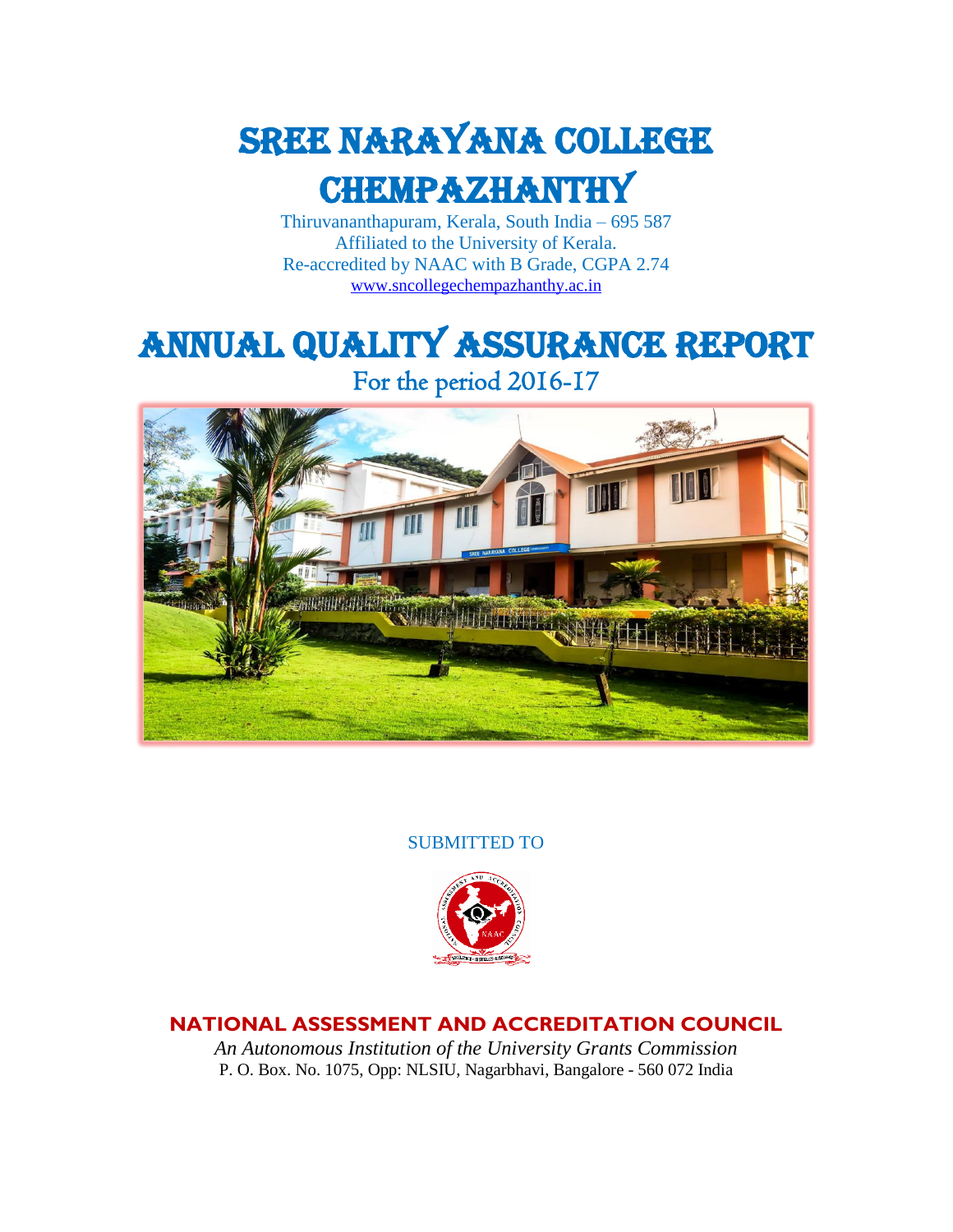# *Contents*

# $Part - A$

| 1. Details of the Institution                            |             |
|----------------------------------------------------------|-------------|
| 2. IQAC Composition and Activities                       | $\ldots$ 6  |
| $Part - B$                                               |             |
| 3. Criterion – I: Curricular Aspects                     | . 9         |
| 4. Criterion – II: Teaching, Learning and Evaluation     | $\ldots$ 10 |
| 5. Criterion – III: Research, Consultancy and Extension  | $\ldots$ 13 |
| 6. Criterion – IV: Infrastructure and Learning Resources | $\ldots$ 16 |
| 7. Criterion – V: Student Support and Progression        |             |
| 8. Criterion – VI: Governance, Leadership and Management | 21          |
| 9. Criterion – VII: Innovations and Best Practices       | $\ldots$ 25 |
| Annexure – I Best Practice of the Institution            | 27          |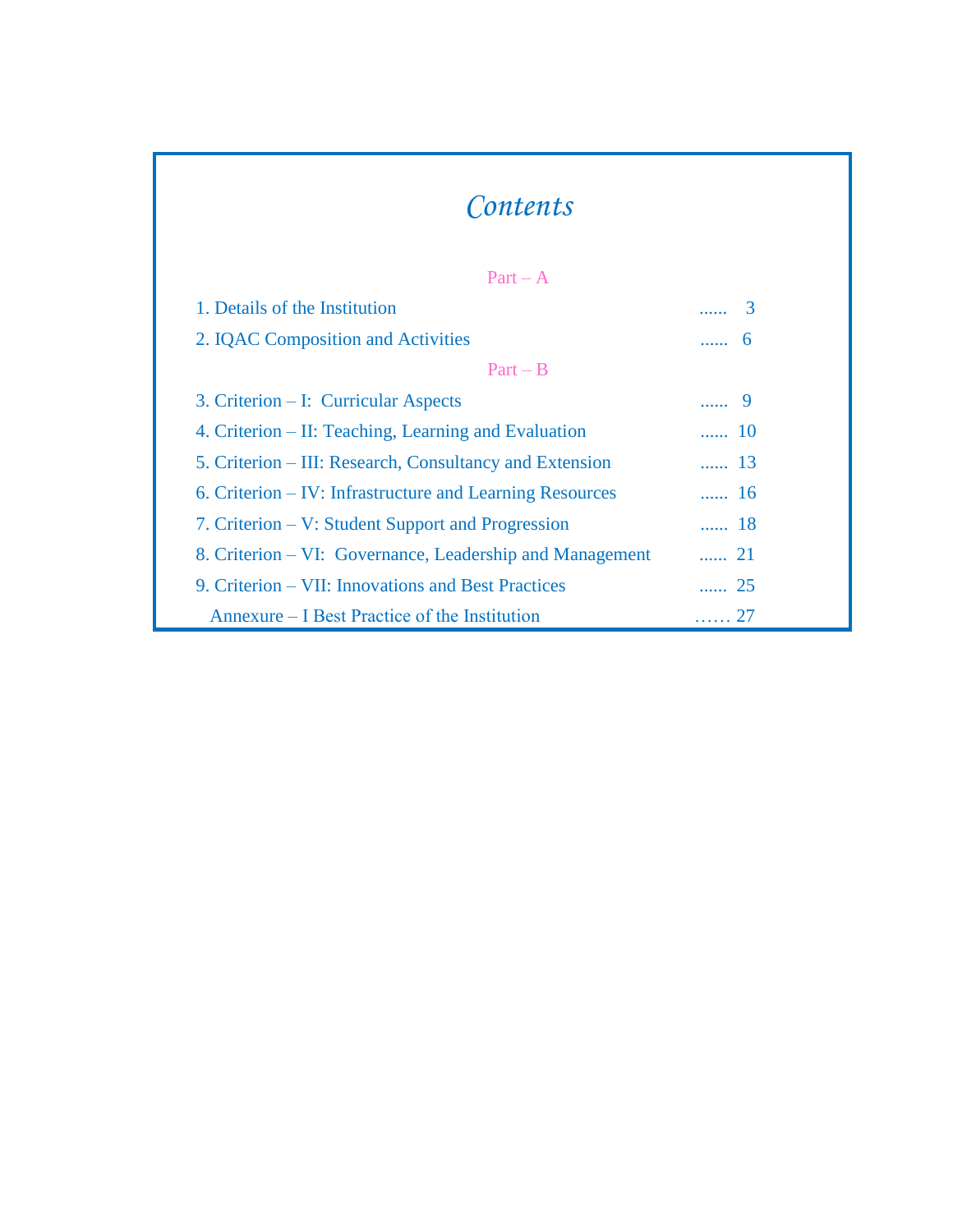# The Annual Quality Assurance Report (AQAR) of the IQAC for the period 2016-17

# Part – A

# **1. Details of the Institution**

| 1.1 Name of the Institution          | SREE NARAYANA COLLEGE CHEMPAZHANTHY |
|--------------------------------------|-------------------------------------|
| 1.2 Address Line 1                   | <b>CHEMPAZHANTHY</b>                |
| Address Line 2                       | <b>CHEMPAZHANTHY P.O</b>            |
| City/Town                            | THIRUVANANTHAPURAM                  |
| <b>State</b>                         | <b>KERALA</b>                       |
| Pin Code                             | 695587                              |
| Institution e-mail address           | snc.org@gmail.com                   |
| Contact Nos.                         | 0471-2592077, 2596629               |
| Name of the Head of the Institution: | Dr. L. Thulaseedharan               |
| Tel. No. with STD Code:              | 0471-2592077                        |
| Mobile:                              | 9447018995                          |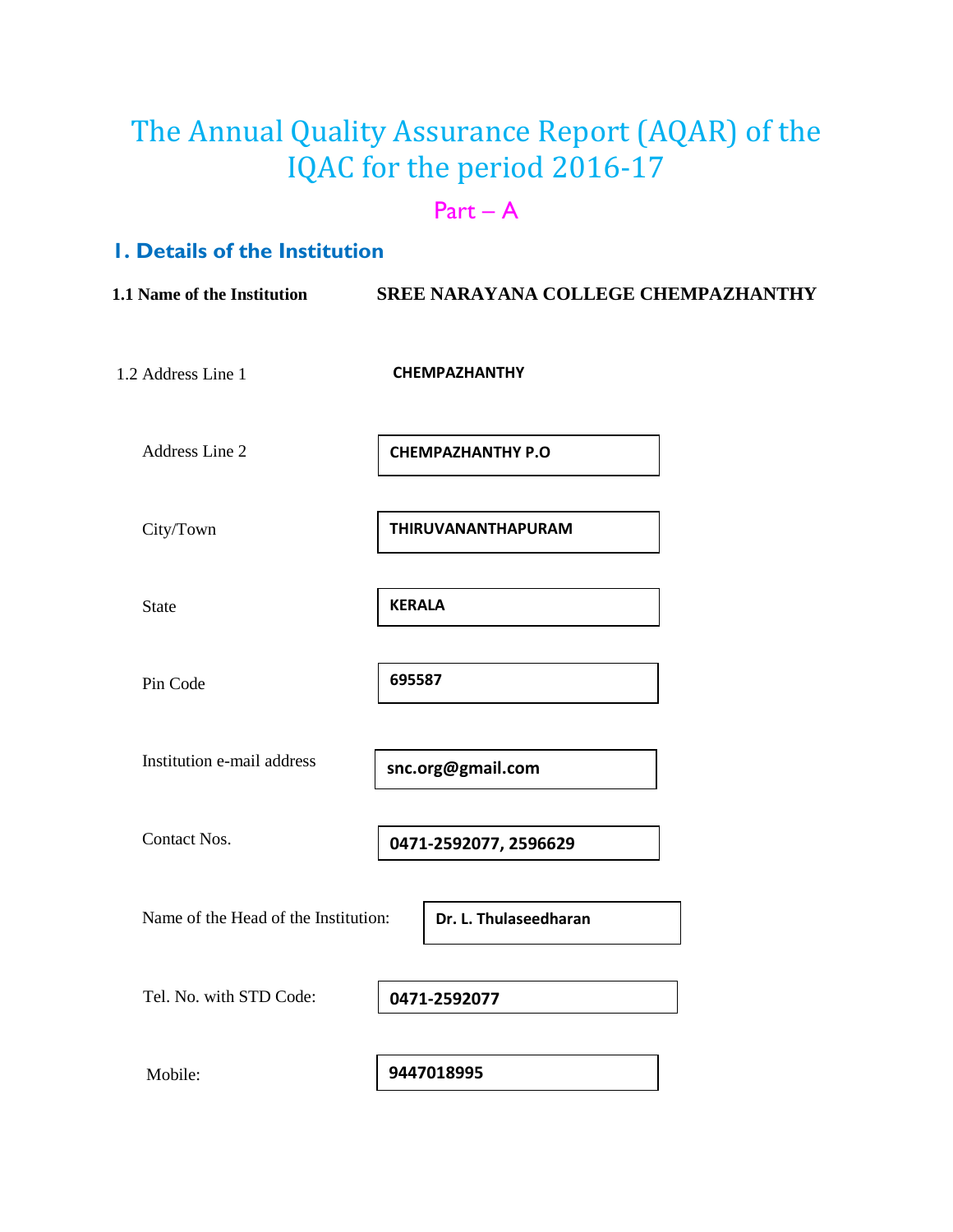| Name of the IQAC Co-ordinator: | <b>Dr.Reena Ravindran</b>                       |
|--------------------------------|-------------------------------------------------|
| Mobile:                        | 9349321464                                      |
| IQAC e-mail address:           | iqac.snctvm@gmail.com<br>sncaqar2014@gmail.com  |
| <b>1.3 NAAC Track ID</b>       | <b>KLCOGN 11324</b>                             |
| 1.4 Website address:           | www.sncollegechempazhanthy.ac.in                |
| Web-link of the AQAR:          | www.sncollegechempazhanthy.ac.in/AQAR201617.doc |

1.5 Accreditation Details

| Sl. No. | Cycle     | Grade | <b>CGPA</b> | Year of       | Validity      |
|---------|-----------|-------|-------------|---------------|---------------|
|         |           |       |             | Accreditation | Period        |
|         | 1st Cycle | $B+$  | 78.90       | 2004          | $2004 - 2009$ |
|         | 2nd Cycle | В     | 2.74        | 2016          | $2016 - 2021$ |

1.6 Date of Establishment of IQAC : DD/MM/YYYY

02/07/2002

**1.7 AQAR for the year** *(for example 2010-11)*

| 2016-17 |
|---------|
|         |

1.8 Details of the previous year's AQAR submitted to NAAC after the latest Assessment and Accreditation by NAAC (*(for example AQAR 2010-11submitted to NAAC on 12-10-2011)*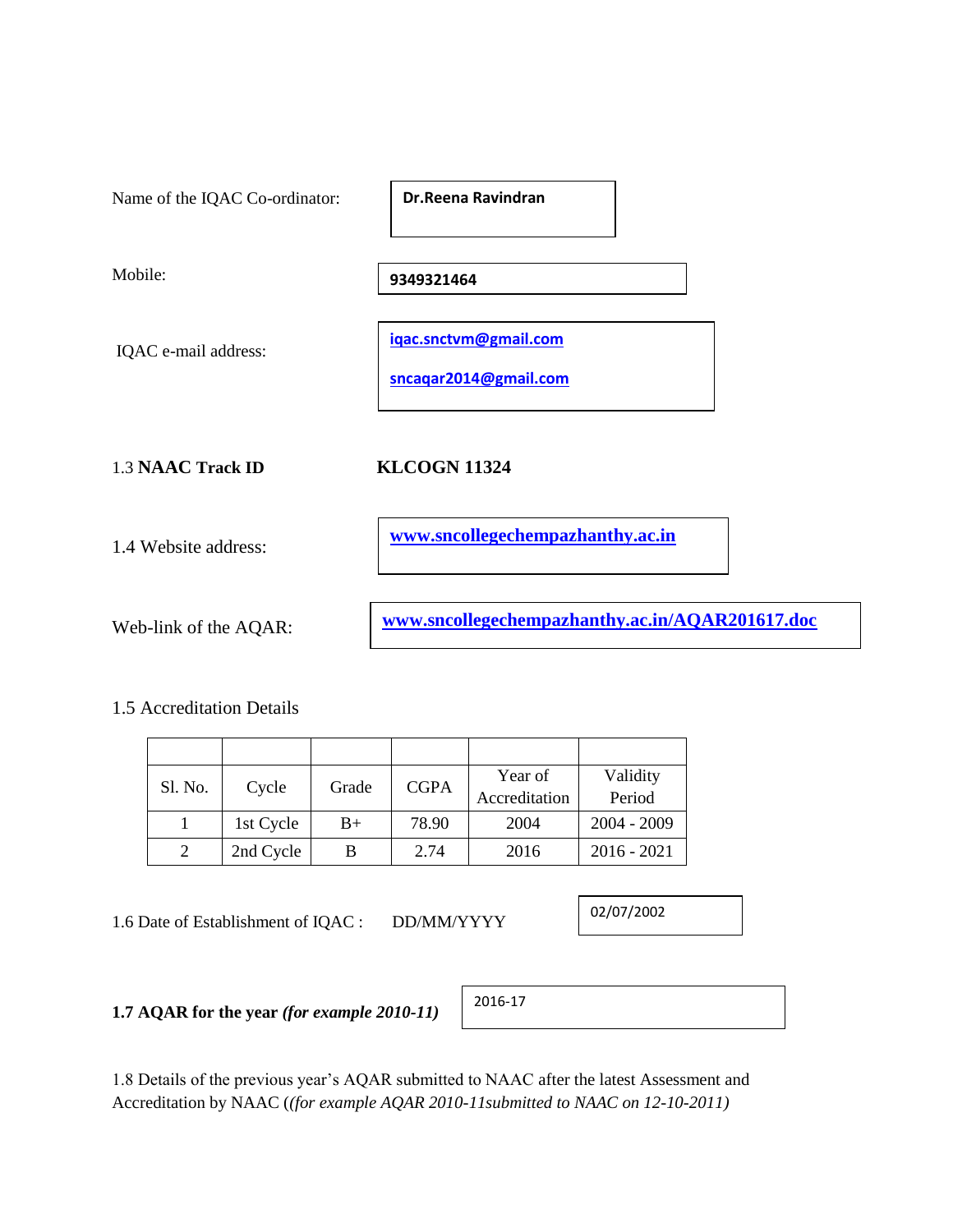- i. AQAR 2015-16 submitted on 30.09.2016
- ii. AQAR 2014-15 submitted on 30.11.2015
- iii. AQAR 2013-14 submitted on 09/12/2014
- iv. AQAR 2012-13 submitted on 05/05/2014
- v. AQAR 2011-12 submitted on 29/12/2012

#### 1.9 Institutional Status

 $\overline{\phantom{a}}$ 

| University                             | Central<br>Deemed<br>Private<br><b>State</b>                   |
|----------------------------------------|----------------------------------------------------------------|
| <b>Affiliated College</b>              | Yes                                                            |
| <b>Constituent College</b>             | Yes<br>No                                                      |
| Autonomous college of UGC              | Yes<br>N <sub>0</sub>                                          |
| Regulatory Agency approved Institution | Yes<br>No                                                      |
| (eg. AICTE, BCI, MCI, PCI, NCI)        |                                                                |
| Type of Institution<br>Co-education    | Women<br>Men                                                   |
| Urban                                  | Tribal<br>Rural                                                |
| <b>Financial Status</b>                | UGC 2(f)<br><b>UGC 12B</b><br>Grant-in-aid                     |
|                                        | <b>Totally Self-financing</b><br>Grant-in-aid + Self Financing |
| 1.10 Type of Faculty/Programme         |                                                                |
| Arts                                   | Science<br>Commerce<br>Law                                     |
| PEI (Phys Edu)                         |                                                                |
| Others (Specify)                       | <b>NA</b>                                                      |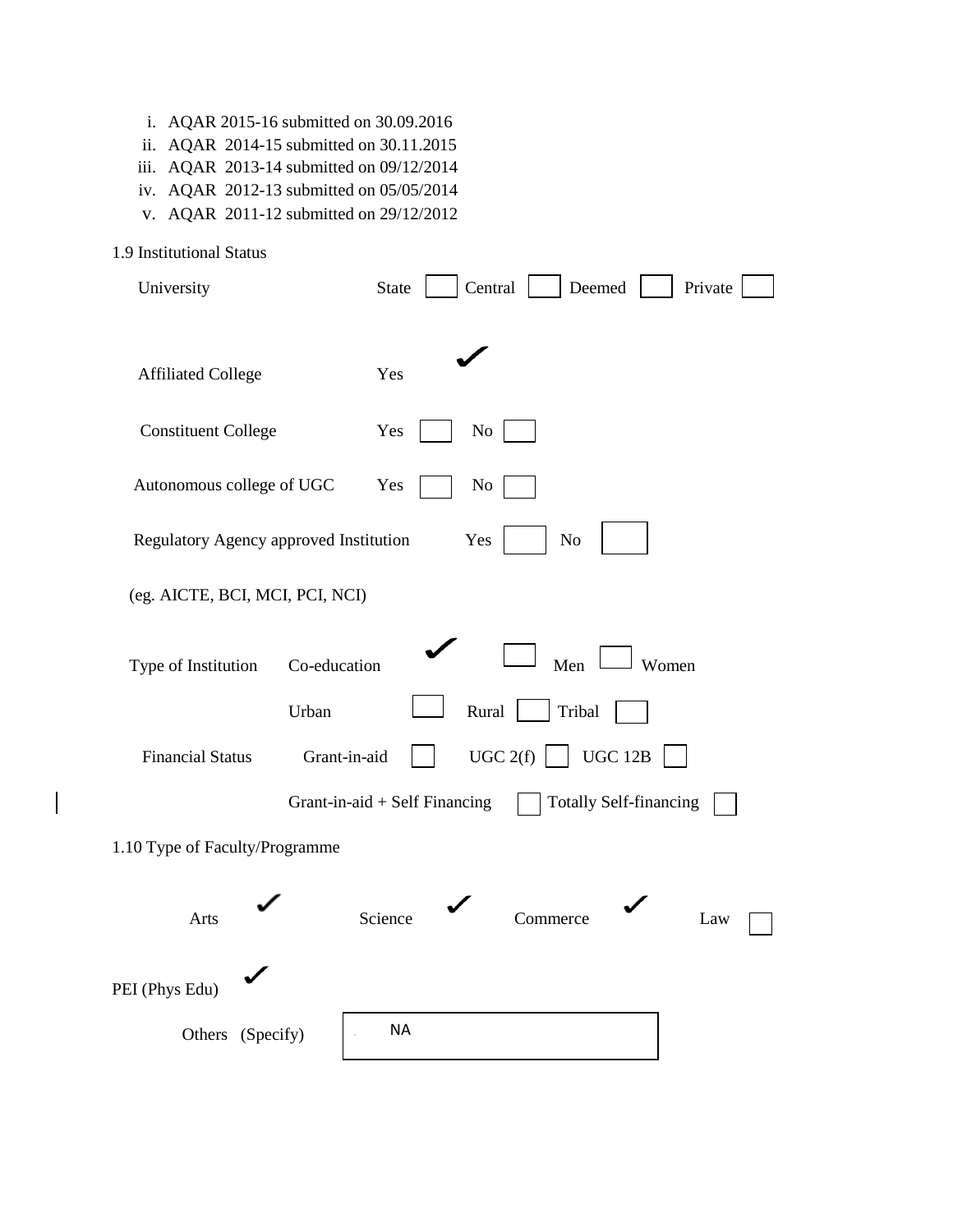1.11 Name of the Affiliating University *(for the Colleges)*

#### 1.12 Special status conferred by Central/ State Government-- UGC/CSIR/DST/DBT/ICMR etc



# **2. IQAC Composition and Activities**

| 2.1 No. of Teachers                       | 5 + I (Coordinator) |
|-------------------------------------------|---------------------|
| 2.2 No. of Administrative/Technical staff | 3                   |
| 2.3 No. of students                       | 1                   |
| 2.4 No. of Management representatives     | 1                   |
| 2.5 No. of Alumni                         | 1                   |
| 2.6 No. of any other stakeholder and      | $\overline{2}$      |
| community representatives                 |                     |
| 2.7 No. of Employers/ Industrialists      |                     |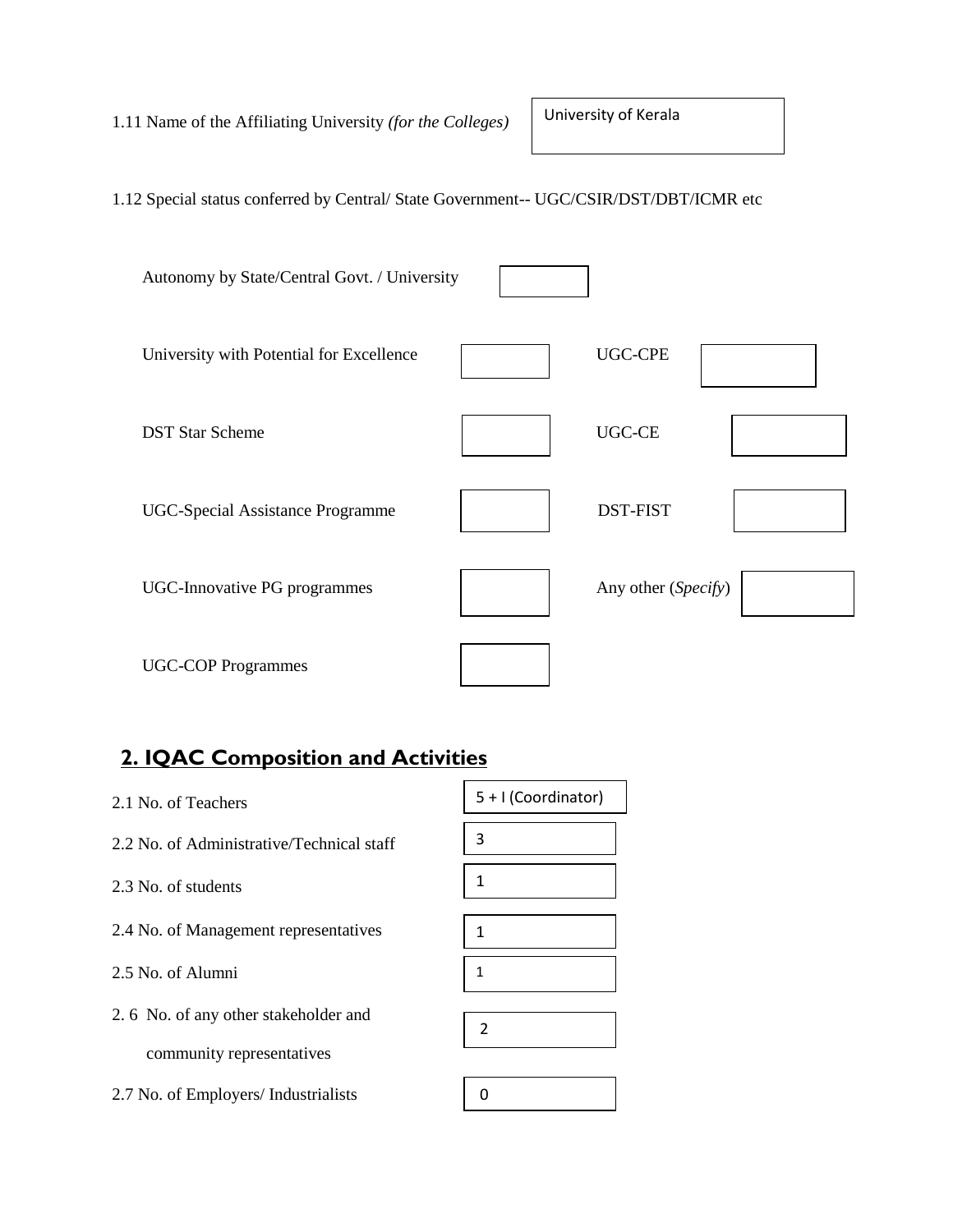| 1<br>2.8 No. of other External Experts                                                        |  |  |  |  |  |
|-----------------------------------------------------------------------------------------------|--|--|--|--|--|
| 2.9 Total No. of members<br>15                                                                |  |  |  |  |  |
| 2.10 No. of IQAC meetings held<br>4                                                           |  |  |  |  |  |
| 4<br>2.11 No. of meetings with various stakeholders:<br>Faculty<br>No.                        |  |  |  |  |  |
| Alumni<br>Non-Teaching Staff Students<br>Others<br>$\mathbf{1}$<br>$\mathbf{1}$               |  |  |  |  |  |
|                                                                                               |  |  |  |  |  |
| 2.12 Has IQAC received any funding from UGC during the year?<br>N <sub>o</sub>                |  |  |  |  |  |
| NO.<br>If yes, mention the amount                                                             |  |  |  |  |  |
| 2.13 Seminars and Conferences (only quality related)                                          |  |  |  |  |  |
| (i) No. of Seminars/Conferences/ Workshops/Symposia organized by the IQAC                     |  |  |  |  |  |
| <b>Institution Level</b><br>Total Nos.<br>International<br>National<br><b>State</b><br>1<br>1 |  |  |  |  |  |
|                                                                                               |  |  |  |  |  |
| (ii) Themes                                                                                   |  |  |  |  |  |
| 2.14 Significant Activities and contributions made by IQAC                                    |  |  |  |  |  |
| Organised workshop for all girl students on personal health & Hygiene.                        |  |  |  |  |  |
| 2.15 Plan of Action by IQAC/Outcome                                                           |  |  |  |  |  |

 The plan of action chalked out by the IQAC in the beginning of the year towards quality enhancement and the outcome achieved by the end of the year \*

| Plan of action | <b>Achievements</b> |
|----------------|---------------------|
|                |                     |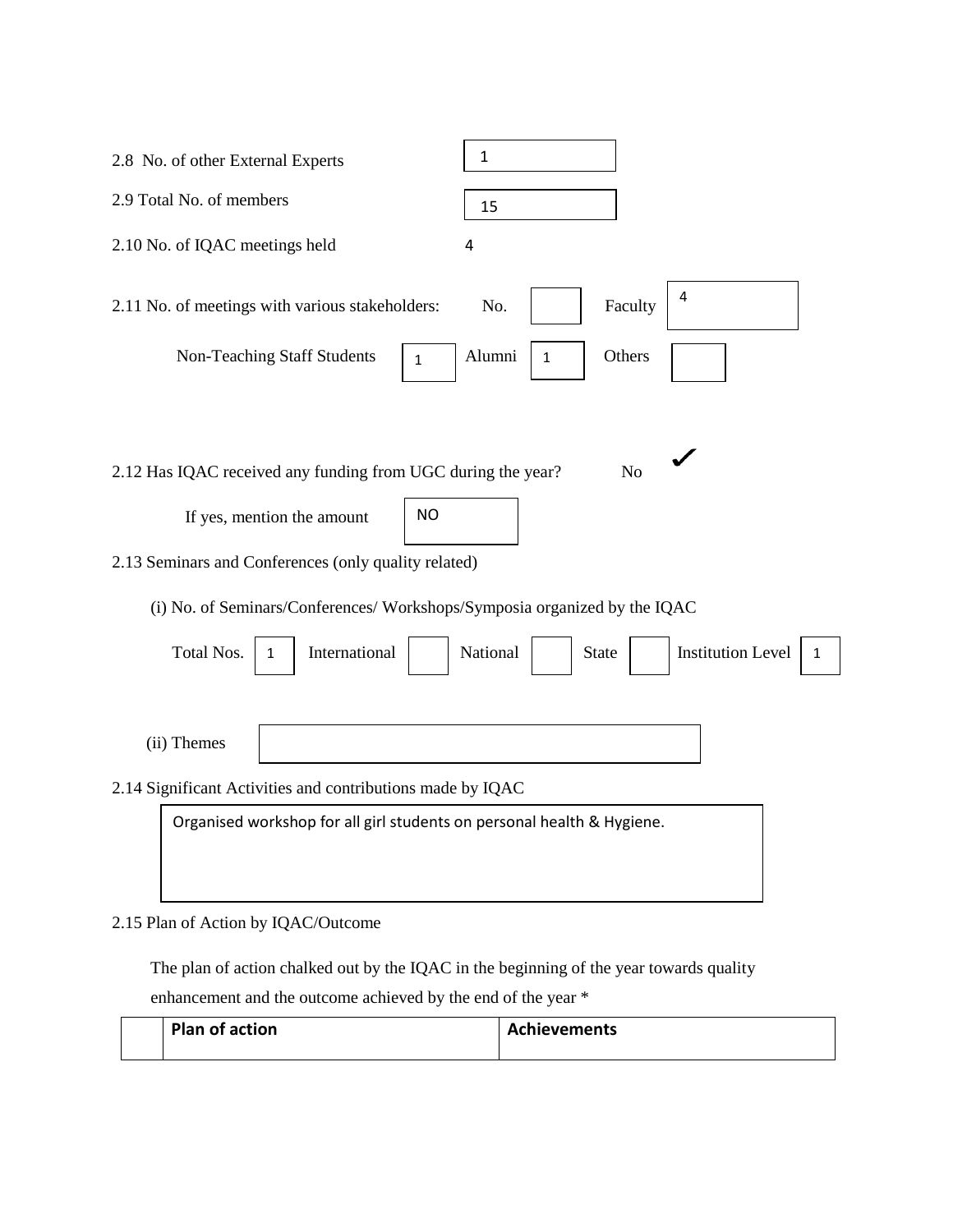| $\mathbf 1$    | To focus on improving pass percentage of   | The results of April 2017 showed a slight     |
|----------------|--------------------------------------------|-----------------------------------------------|
|                | boys in university examinations.           | increase in the pass percentage of boys.      |
| $\overline{2}$ | To support weak students in their studies. | SSP classes were conducted periodically for   |
|                |                                            | weak students                                 |
| 5              | <b>Renovation of Science Labs</b>          | Chemistry lab renovated. Microscopes          |
|                |                                            | purchased for Botany department.              |
| 6              | Improving Research culture among staff and | New students registered for Ph.D              |
|                | students.                                  | programmes in Chemistry & History.            |
|                |                                            | Research grant availed from KU.               |
|                |                                            |                                               |
| $\overline{7}$ | Improving infrastructure                   | General maintenance of infrastructure         |
|                |                                            | carried out with financial support from PTA & |
|                |                                            | management.                                   |
| 9              | Student support mechanism                  | ASAP & WWS runs effectively.                  |
| 10             | Undertake activities based on ISR          | Blood donation, Financial help to needy,      |
|                |                                            | organic farming & marketing carried out.      |
|                |                                            |                                               |
| 11             | Undertaking Environmental initiatives      | Maintained campus plastic & litter free.      |
|                |                                            |                                               |

 *\* Attach the Academic Calendar of the year as Annexure.*

2.15 Whether the AQAR was placed in statutory body Yes





Management Syndicate Any other body

Provide the details of the action taken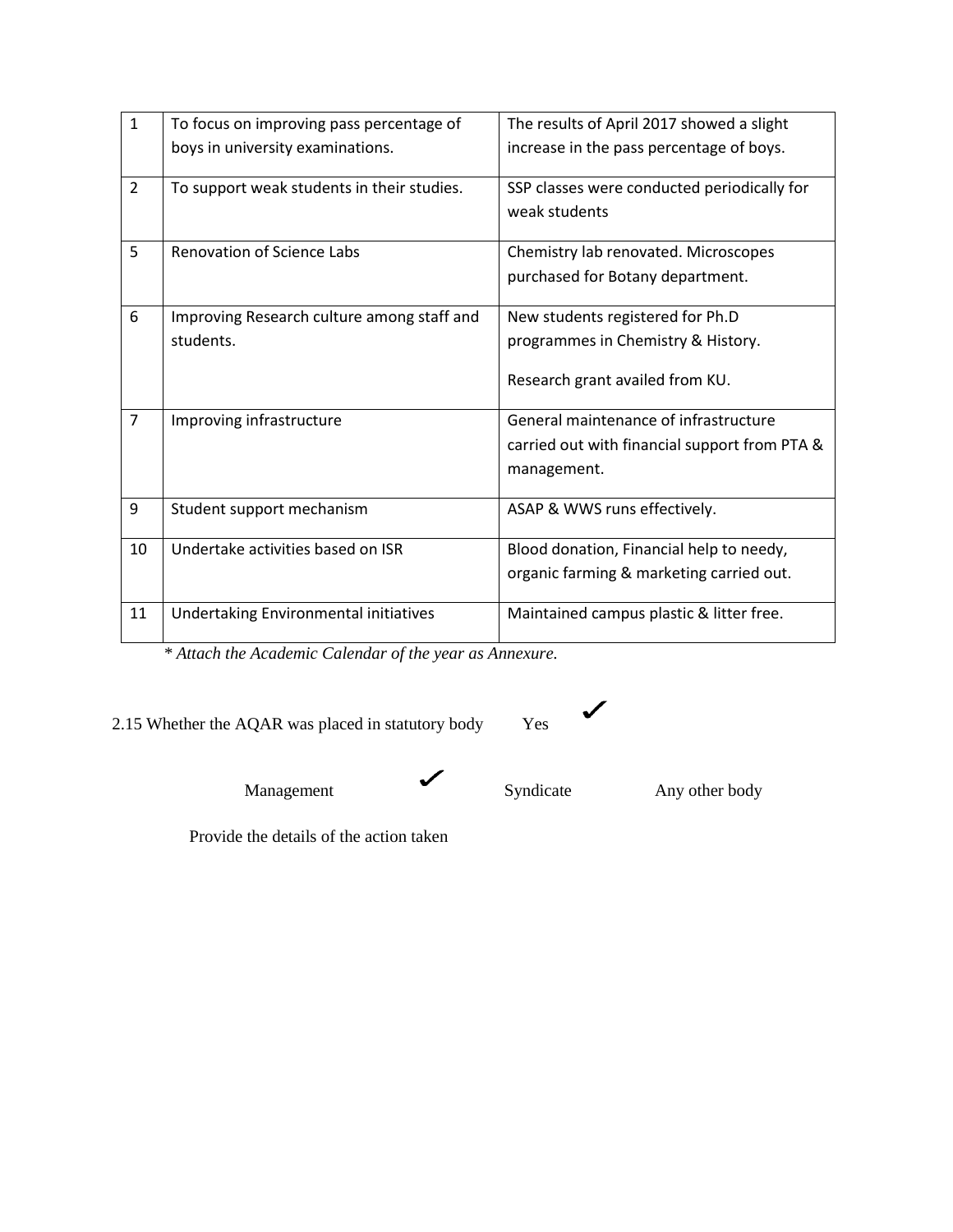# Part – B

# **Criterion – I**

# **1. Curricular Aspects**

#### **1.1 Details about Academic Programmes**

| Level of the<br>Programme | Number of<br>existing<br>Programmes | Number of<br>programmes added<br>during the year | Number of<br>self-financing<br>programmes | Number of value<br>added / Career<br>Oriented<br>programmes |
|---------------------------|-------------------------------------|--------------------------------------------------|-------------------------------------------|-------------------------------------------------------------|
| PhD                       | $\mathbf{2}$                        |                                                  |                                           |                                                             |
| PG                        | 3                                   |                                                  |                                           |                                                             |
| <b>UG</b>                 | 13                                  |                                                  |                                           |                                                             |
| PG Diploma                | $\mathbf 0$                         |                                                  |                                           |                                                             |
| <b>Advanced Diploma</b>   | $\mathbf{0}$                        |                                                  |                                           |                                                             |
| Diploma                   | 0                                   |                                                  |                                           |                                                             |
| Certificate               | $\mathbf{0}$                        |                                                  |                                           |                                                             |
| <b>Others</b>             | 0                                   |                                                  |                                           |                                                             |
| <b>Total</b>              | 18                                  |                                                  |                                           |                                                             |
| Interdisciplinary         | $\mathbf{0}$                        |                                                  |                                           |                                                             |
| Innovative                |                                     |                                                  |                                           |                                                             |

1. **1.2 (i) Flexibility of the Curriculum: CBCS/Core/Elective option / Open options**

**All the 13 UG courses follow Choice Based Credit & Semester System with Core and Complementary Subjects. The 5th and 6th semesters offer Open Course & Elective Course respectively.** 

**All the three PG courses follow Semester System.**

**(ii) Pattern of programs**

|                                                     | Pattern   |         | Number of programmes    |                 |  |
|-----------------------------------------------------|-----------|---------|-------------------------|-----------------|--|
|                                                     | Semester  |         | 13 UG & 3 PG programmes |                 |  |
|                                                     | Trimester |         |                         |                 |  |
|                                                     | Annual    |         |                         |                 |  |
| 1.3 Feedback from stakeholders*<br>(On all aspects) | Alumni    | Parents | Employers               | <b>Students</b> |  |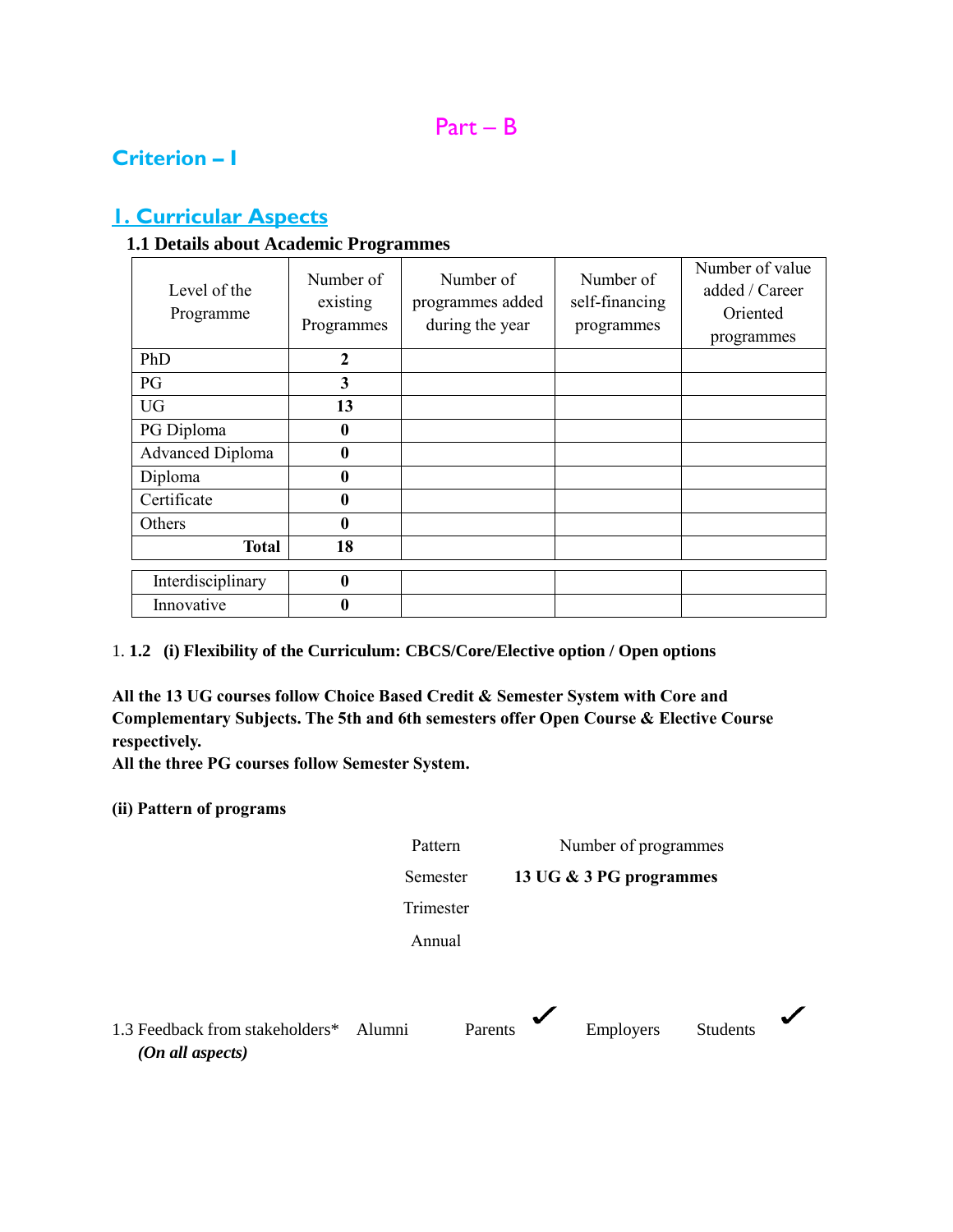Mode of feedback : Online Manual Co-operating schools (for PEI)

#### *\*Please provide an analysis of the feedback in the Annexure*

1.4 Whether there is any revision/update of regulation or syllabi, if yes, mention their salient aspects.

39

No

1.5 Any new Department/Centre introduced during the year. If yes, give details.

No

# **Criterion – II**

# **2. Teaching, Learning and Evaluation**

**2.1 Total No. of permanent faculty**

| Total | Asst. Professors   Associate Professors   Professors   Others |  |
|-------|---------------------------------------------------------------|--|
| 65    |                                                               |  |

### **2.2 No. of permanent faculty with Ph.D.**

**2.3 No. of Faculty Positions Recruited (R) and Vacant (V) during the year**

| Asst.      | Associate  | Professors | Others | Total |  |
|------------|------------|------------|--------|-------|--|
| Professors | Professors |            |        |       |  |
|            |            |            |        |       |  |
|            |            |            |        |       |  |
|            |            |            | 20     | 20    |  |

**24**

**2.4 No. of Guest and Visiting faculty and Temporary faculty** 

0 0

# 2.5 **Faculty participation in conferences and symposia:**

| No. of Faculty          | International level | National level | State level |
|-------------------------|---------------------|----------------|-------------|
| Attended                |                     |                |             |
| Presented papers        |                     |                |             |
| <b>Resource Persons</b> |                     |                |             |

#### 2.6 **Innovative processes adopted by the institution in Teaching and Learning:**

Quizzes, Debates, peer teaching, ICT enabled teaching methods adopted.

Review writing & poster presentations by UG & PG students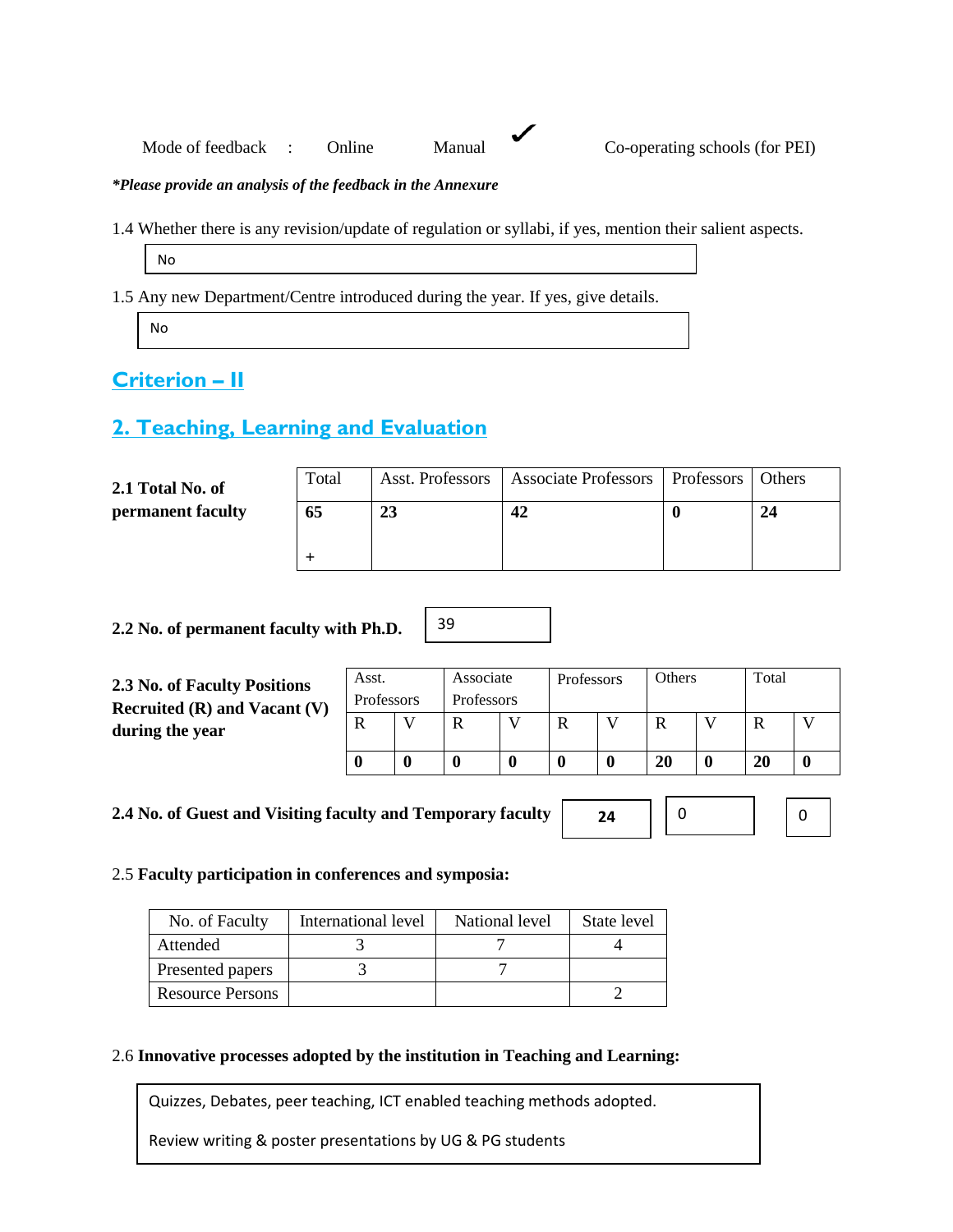| 2.7 Total No. of actual teaching days | 19 |
|---------------------------------------|----|
| during this academic year             |    |

| 2.8 Examination/Evaluation Reforms initiated by                  | Nil |
|------------------------------------------------------------------|-----|
| the Institution (for example: Open Book Examination, Bar Coding. |     |
| Double Valuation, Photocopy, Online Multiple Choice Questions)   |     |

190

- 2.9 **No. of faculty members involved in curriculum restructuring/revision/syllabus development as member of Board of Study/Faculty/Curriculum Development workshop**  $13 \mid 1$
- 2.10 **Average percentage of attendance of students**

| 90 |  |
|----|--|
|    |  |

2.11 Course/Programme wise distribution of pass percentage :

#### **Result analysis of B.Sc/B.A/B.Com CBCS Degree Examination, April 2017**

| Title of the             | Total no.<br>of      | Division                 |                |                |                |                |   |        |
|--------------------------|----------------------|--------------------------|----------------|----------------|----------------|----------------|---|--------|
| Programme                | students<br>appeared | $A+$                     | A              | B              | $\mathcal{C}$  | D              | E | Pass % |
| English                  | 45                   |                          | $\overline{2}$ | 21             | $\overline{4}$ |                |   | 57.7   |
| History                  | 59                   |                          |                | 1              | 6              | -              |   | 11.86  |
| Economics                | 63                   |                          |                | 5              | 14             | $\overline{2}$ |   | 33.33  |
| <b>Political Science</b> | 41                   |                          | $\overline{2}$ | $\overline{4}$ | 3              | 1              |   | 24.39  |
| Sociology                | 43                   | -                        |                | 4              | 7              | -              |   | 30.23  |
| Commerce                 | 42                   | $\overline{2}$           | 11             | 14             | 6              |                |   | 48.97  |
| Physics                  | 33                   |                          | $\overline{2}$ | 8              | $\overline{2}$ |                |   | 47.58  |
| Chemistry                | 36                   | $\overline{\phantom{0}}$ | 6              | 13             | $\mathbf{0}$   | -              |   | 44.03  |
| Mathematics              | 42                   |                          | 10             | 10             | $\mathbf{0}$   |                |   | 47.61  |
| Botany                   | 36                   |                          | $\overline{4}$ | 12             | $\mathbf{0}$   | -              |   | 39.18  |
| Zoology                  | 34                   | -                        | 1              | 7              | 1              | -              |   | 39.24  |
| Geology                  | 29                   |                          | $\overline{0}$ | 12             | $\mathbf{1}$   | -              |   | 48.24  |
| Psychology               | 26                   |                          | 7              | 5              | $\mathbf{1}$   |                |   | 45.24  |

 $>90\% = A$ +;  $>80\% = A$ ;  $>70\% = B$ ;  $>60\% = C$ ;  $>50\% = D$ ;  $>40\% = E$ ;  $>40\% = F$ ail

#### 2.12 **How does IQAC Contribute/Monitor/Evaluate the Teaching & Learning processes :**

- Ensures the effective implementation of tutorial system.
- Ensures all Internal exams are conducted as per schedule.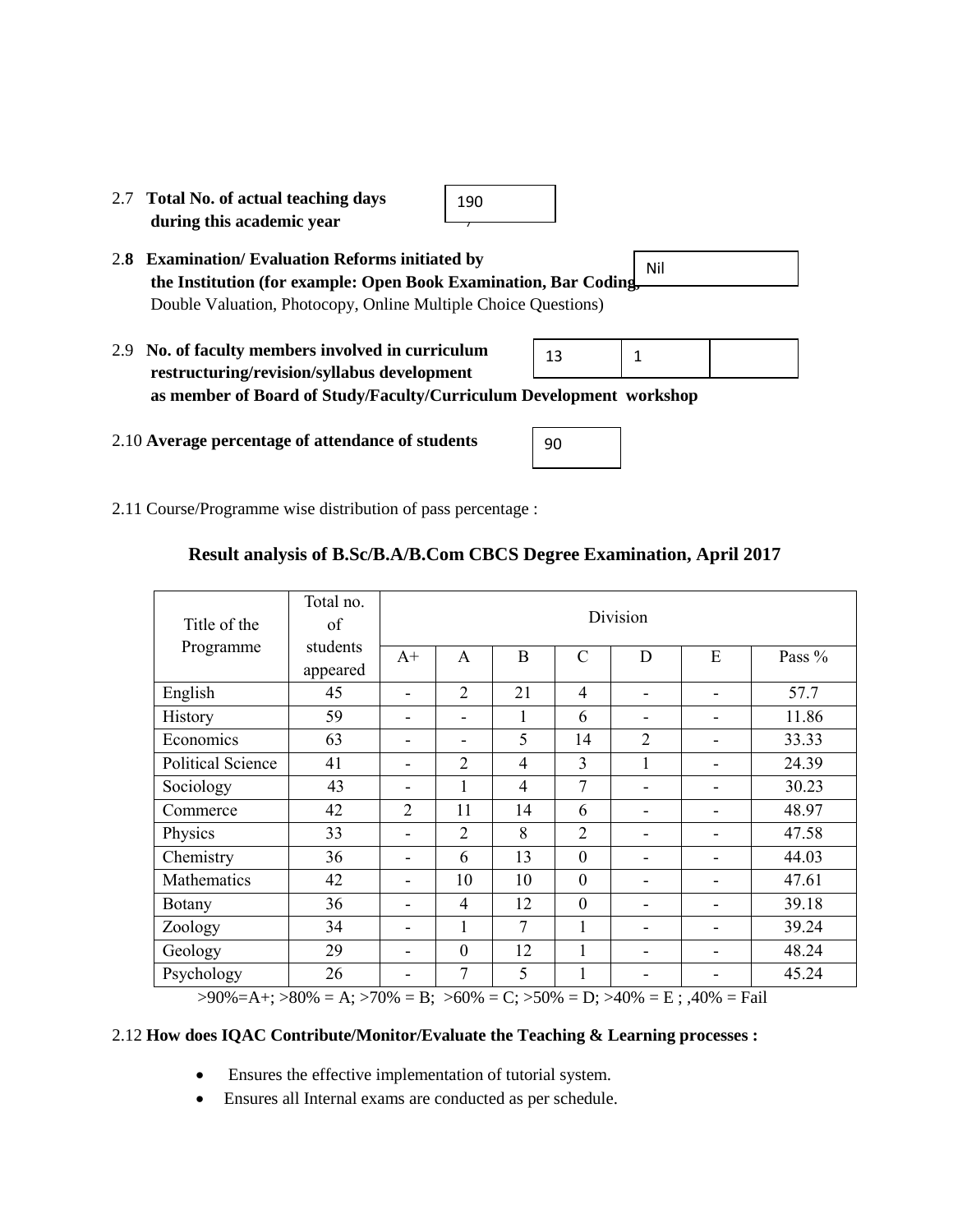- Ensures CE marks are communicated to students and parents.
- Ensures conduct of PTA meeting regularly.
- Slow learners are identified and remedial classes arranged.
- Ensures effective use of library by students

#### 2.13 **Initiatives undertaken towards faculty development**

| <b>Faculty / Staff Development Programmes</b>  | Number of faculty<br>benefitted                              |
|------------------------------------------------|--------------------------------------------------------------|
| Refresher courses                              | 3                                                            |
| UGC – Faculty Improvement Programme            | 5                                                            |
| HRD programmes                                 | nil                                                          |
| Orientation programmes                         | 2                                                            |
| Faculty exchange programme                     | nil                                                          |
| Staff training conducted by the university     | nil                                                          |
| Staff training conducted by other institutions | 1, Smt Bhavya Prakash<br>attended PRCN course at<br>Gwalior. |
| Summer / Winter schools, Workshops, etc.       | nil                                                          |
| Others                                         | nil                                                          |

2.14 Details of Administrative and Technical staff

| Category               | Number of | Number of | Number of                           | Number of        |
|------------------------|-----------|-----------|-------------------------------------|------------------|
|                        | Permanent | Vacant    | permanent                           | positions filled |
|                        | Employees | Positions | positions filled<br>during the Year | temporarily      |
| Administrative Staff   |           |           |                                     |                  |
| <b>Technical Staff</b> |           |           |                                     |                  |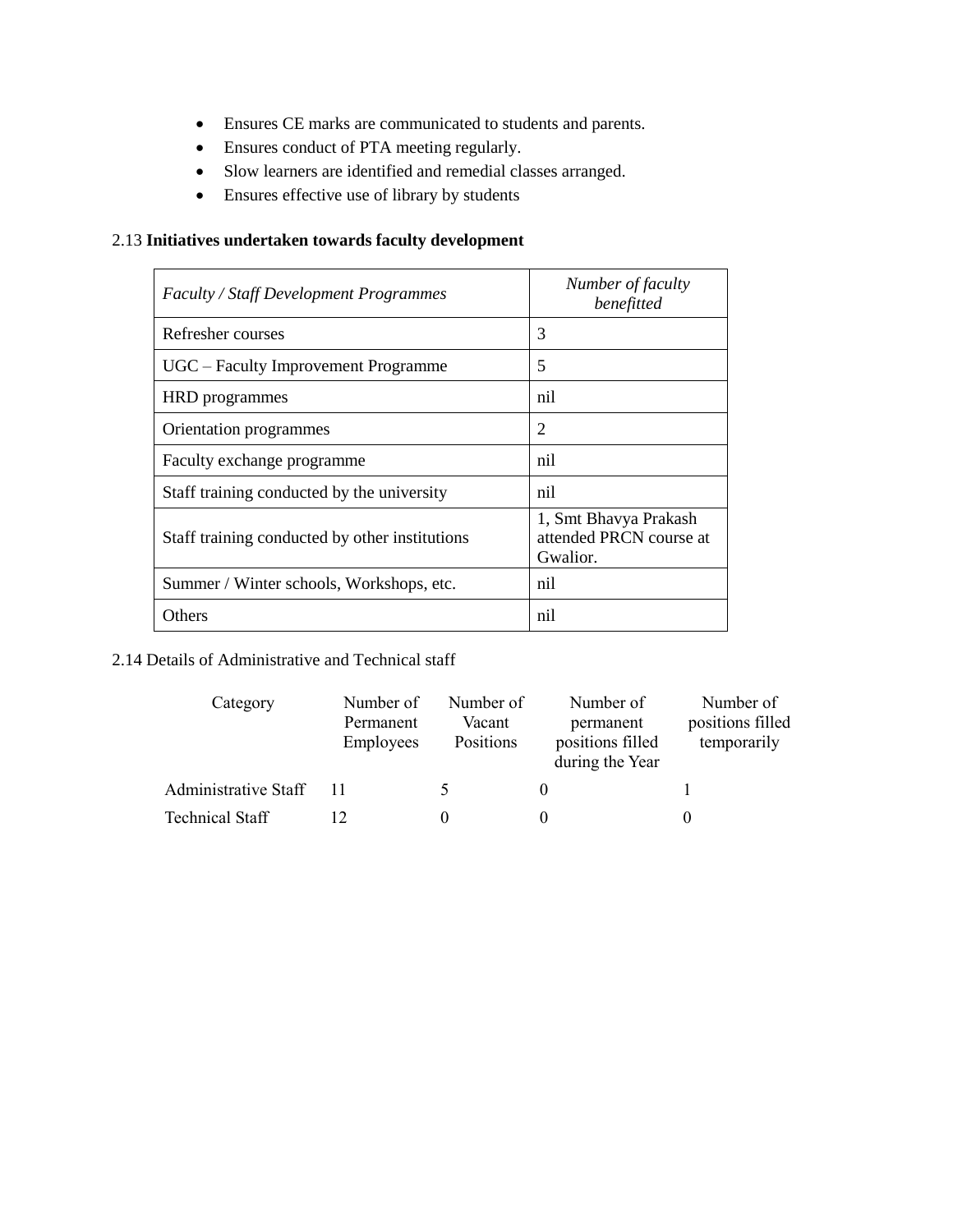# **Criterion – III**

# **3. Research, Consultancy and Extension**

#### 3.1 **Initiatives of the IQAC in Sensitizing/Promoting Research Climate in the institution**

- Took steps to avail research fund of Kerala University.
- PG students were permitted to do project work in leading research organisations so that they get to know about research career.
- Chemistry departments signed agreements with national institute NCESS for collaboration in research.
- Academic luminaries were invited on important days to interact with and inspire students in pursuing a research career.
- Students were given a chance to present papers before invited academicians during Spectrum seminar series.
- PG students attended national seminars
- Activities of Science, Nature & Health club are aimed at promoting research climate in the college.
- Research journals LOGOS & Historia were released.

#### 3.2 **Details regarding major projects**

|                     | Completed | Ongoing | Sanctioned | Submitted |
|---------------------|-----------|---------|------------|-----------|
| Number              | Nil       | Nil     | Nil        | Nil       |
| Outlay in Rs. Lakhs |           |         |            |           |

#### 3.3 **Details regarding minor projects**

|                     | Completed | <b>Jngoing</b> | Sanctioned | Submitted |
|---------------------|-----------|----------------|------------|-----------|
| Number              |           |                |            |           |
| Outlay in Rs. Lakhs |           |                |            |           |

#### 3.4 **Details on research publications**

|                          | International | <b>National</b> | Others |
|--------------------------|---------------|-----------------|--------|
| Peer Review Journals     |               |                 |        |
| Non-Peer Review Journals |               |                 |        |
| e-Journals               |               |                 |        |
| Conference proceedings   |               |                 |        |

#### 3.**5 Details on Impact factor of publications:**

Range  $2 - 5$  Average h-index

Nos. in SCOPUS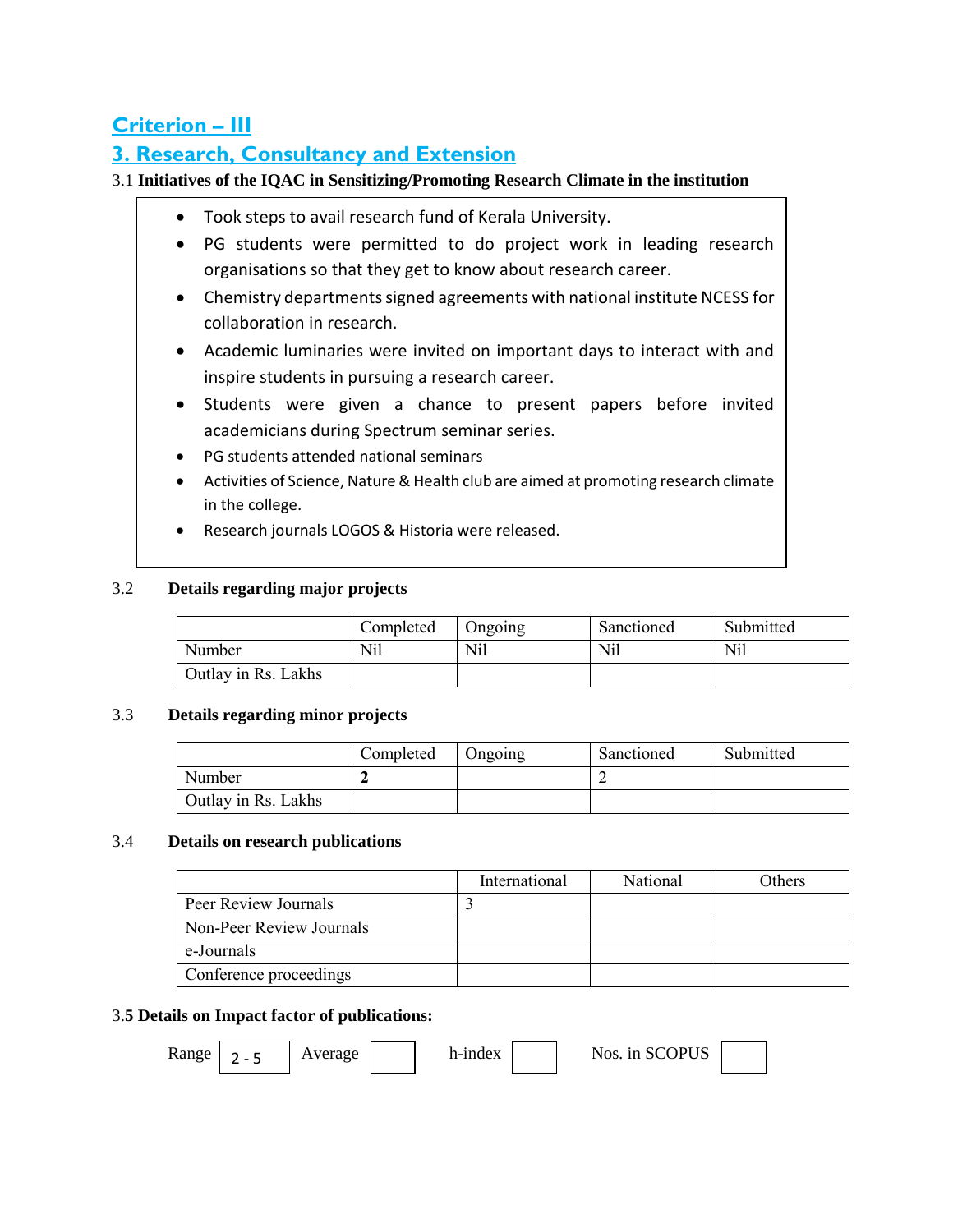3.6 **Research funds sanctioned and received from various funding agencies, industry and other organisations**

|                                                                         | Duration<br>Nature of the Project<br>Year |                      | Name of the<br>funding Agency |                                 | Total grant<br>sanctioned | Received                |               |
|-------------------------------------------------------------------------|-------------------------------------------|----------------------|-------------------------------|---------------------------------|---------------------------|-------------------------|---------------|
| Major projects                                                          |                                           | $\mathbf{0}$         |                               |                                 |                           |                         |               |
| <b>Minor Projects</b>                                                   |                                           | 2016-18              | <b>UGC</b>                    |                                 | 290000                    | 197500                  |               |
| <b>Interdisciplinary Projects</b>                                       |                                           |                      |                               |                                 |                           |                         |               |
| Industry sponsored                                                      |                                           |                      |                               |                                 |                           |                         |               |
| Projects sponsored by the<br>University/College                         |                                           |                      |                               |                                 |                           |                         |               |
| Students research projects<br>(other than compulsory by the University) |                                           |                      |                               |                                 |                           |                         |               |
| Any other(Specify)                                                      |                                           | $2016 - 17$          | Kerala<br>University          |                                 | 43500                     | 43500                   |               |
| Total                                                                   |                                           |                      |                               |                                 |                           |                         |               |
| 3.7 No. of books published i) With ISBN No.                             |                                           | ii) Without ISBN No. | 1                             | <b>Chapters in Edited Books</b> |                           |                         |               |
| 3.8 No. of University Departments receiving funds from                  |                                           |                      |                               |                                 |                           |                         |               |
|                                                                         | <b>UGC-SAP</b>                            |                      | CAS                           |                                 | <b>DST-FIST</b>           |                         |               |
|                                                                         | <b>DPE</b>                                |                      |                               |                                 |                           | <b>DBT</b> Scheme/funds |               |
| 3.9 For colleges                                                        | Autonomy                                  |                      | <b>CPE</b>                    |                                 |                           | <b>DBT</b> Star Scheme  |               |
|                                                                         | <b>INSPIRE</b>                            |                      | <b>CE</b>                     |                                 |                           | Any Other (specify)     |               |
| 3.10 Revenue generated through consultancy                              |                                           |                      | 25000/-                       |                                 |                           |                         |               |
| 3.11 No. of conferences                                                 |                                           | Level                | International                 | National                        | State                     | University              | College       |
|                                                                         |                                           | Number               |                               |                                 |                           |                         | 30            |
| organized by the                                                        |                                           | Sponsoring           |                               |                                 |                           |                         |               |
| <b>Institution</b>                                                      |                                           | agencies             |                               |                                 |                           |                         | <b>KSCSTE</b> |

3.12 **No. of faculty served as experts, chairpersons or resource persons** 1

| 0<br>0 | 6 |
|--------|---|
|--------|---|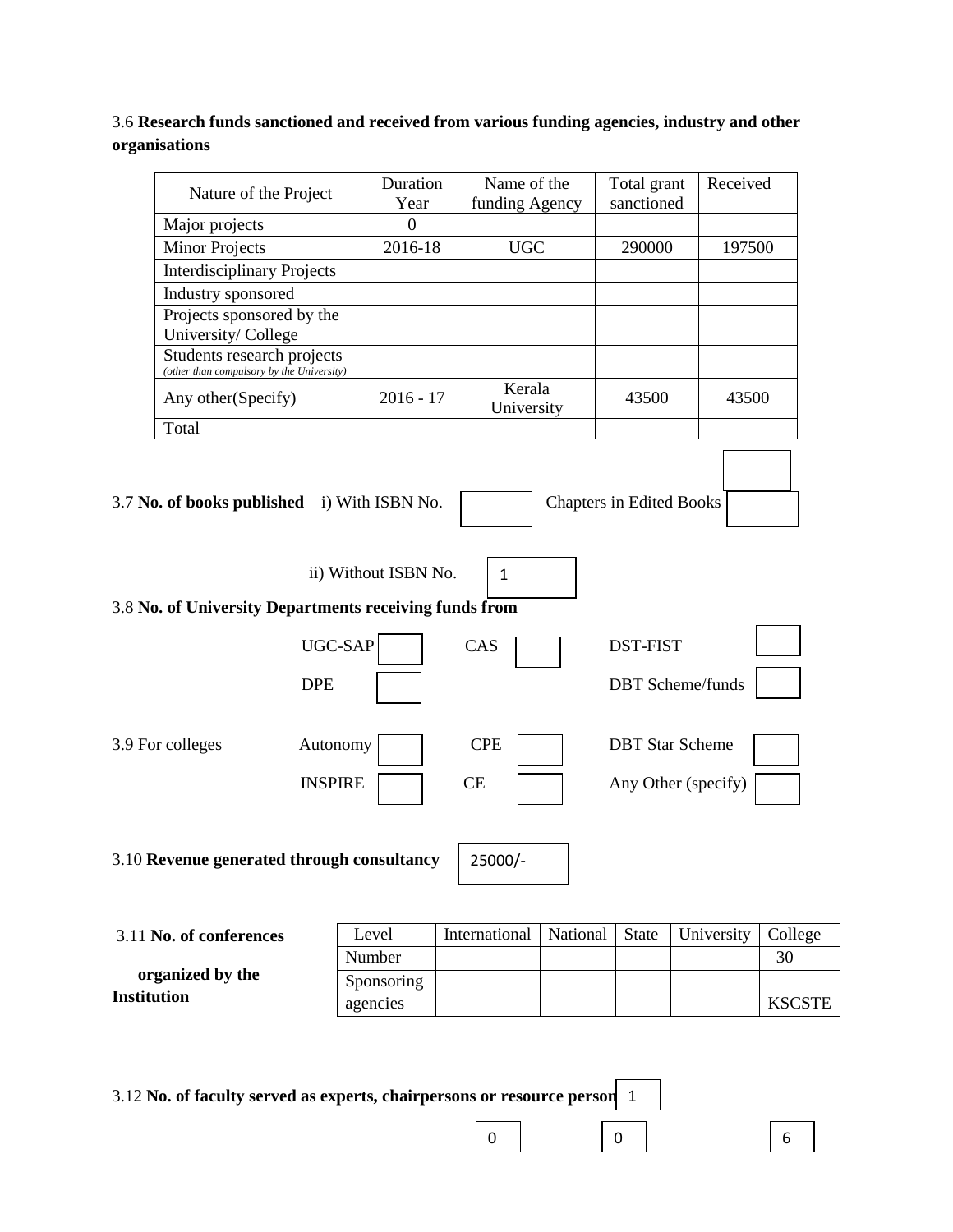| 3.13 No. of collaborations                                 |        | International | <b>National</b>                           | Any other |  |  |  |  |
|------------------------------------------------------------|--------|---------------|-------------------------------------------|-----------|--|--|--|--|
| 3.14 No. of linkages created during this year<br>$\Omega$  |        |               |                                           |           |  |  |  |  |
| 3.15 Total budget for research for current year in lakhs : |        |               |                                           |           |  |  |  |  |
| From Funding agency                                        | 197500 |               | From Management of University/College   0 |           |  |  |  |  |

#### 3.16 **No. of patents received this year**

Total

| Type of Patent |         | Number |
|----------------|---------|--------|
| National       | Applied |        |
|                | Granted |        |
| International  | Applied |        |
|                | Granted |        |
| Commercialised | Applied |        |
|                | Granted |        |

3.17 **No. of research awards/ recognitions received by faculty and research fellows of the institute in the year**

| Total   International   National   State   University   Dist   College |  |  |  |
|------------------------------------------------------------------------|--|--|--|
|                                                                        |  |  |  |

| 11<br>3.18 No. of faculty from the Institution who are Ph. D. Guides<br>and students registered under them |  |  |  |  |  |
|------------------------------------------------------------------------------------------------------------|--|--|--|--|--|
| 33<br>3.19 No. of Ph.D. awarded by faculty from the Institution<br>1                                       |  |  |  |  |  |
| $3.20$ No. of Research scholars receiving the Fellowships (Newly enrolled $+$ existing ones)               |  |  |  |  |  |
| <b>JRF</b><br><b>SRF</b><br><b>Project Fellows</b><br>Any other<br>1                                       |  |  |  |  |  |
|                                                                                                            |  |  |  |  |  |
| 3.21 No. of students Participated in NSS events:                                                           |  |  |  |  |  |
| State level<br>University level<br>25                                                                      |  |  |  |  |  |
| National level<br>International level                                                                      |  |  |  |  |  |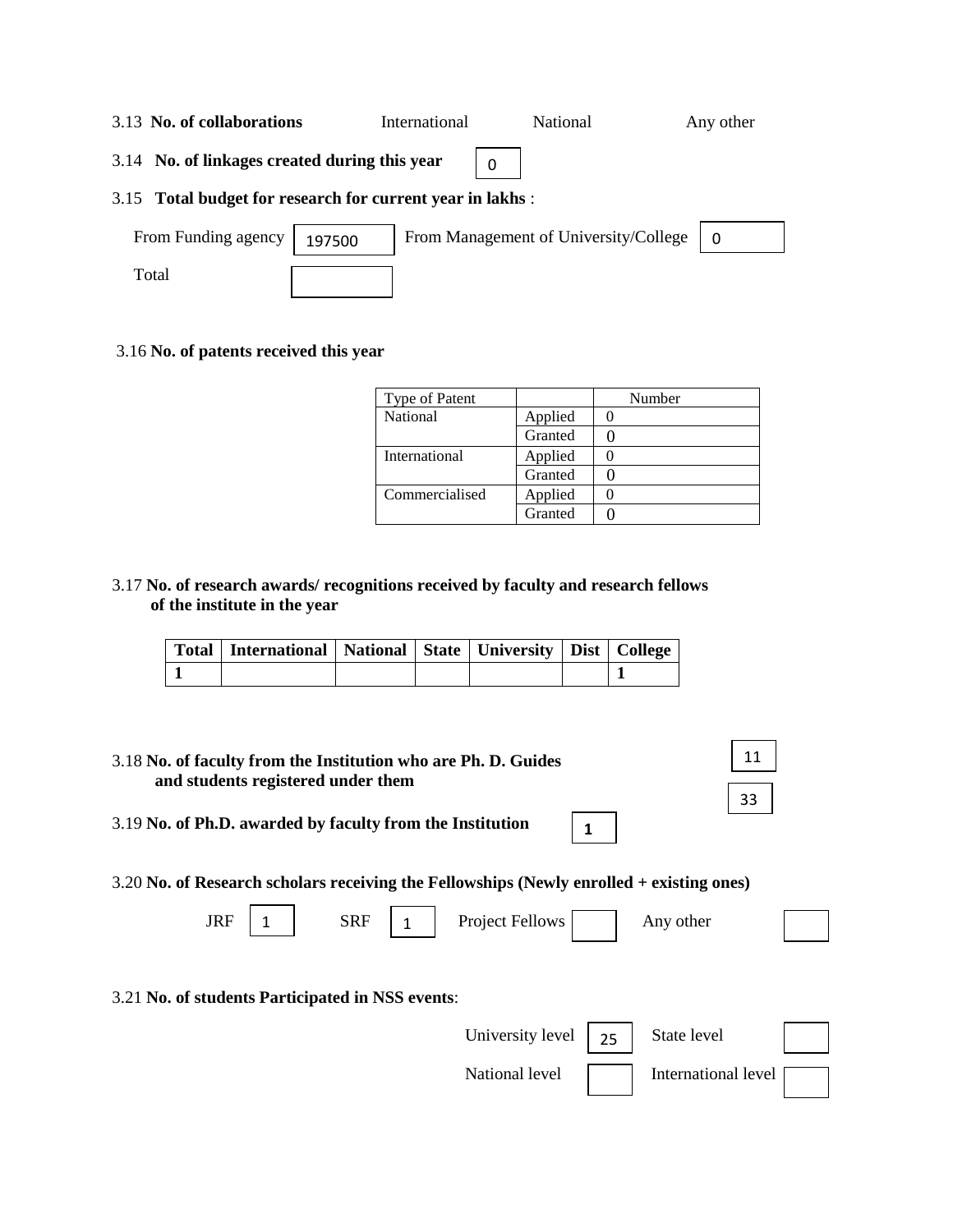3.22 **No. of students participated in NCC events:**

|                                            | University level           | 100              | State level         |              |
|--------------------------------------------|----------------------------|------------------|---------------------|--------------|
|                                            | National level             |                  | International level |              |
|                                            |                            |                  |                     |              |
| 3.23 No. of Awards won in NSS:             |                            |                  |                     |              |
|                                            | University level           | $\mathbf{1}$     | State level         | $\mathbf{1}$ |
|                                            | National level             |                  | International leve  |              |
| 3.24 No. of Awards won in NCC:             |                            |                  |                     |              |
|                                            | University level           | 0                | State level         | 0            |
|                                            | National level             | $\boldsymbol{0}$ | International level | $\Omega$     |
| 3.25 No. of Extension activities organized |                            |                  |                     |              |
| University forum                           | College forum<br>1         |                  |                     |              |
| <b>NCC</b>                                 | <b>NSS</b><br>$\mathbf{1}$ |                  | Any other           |              |

#### 3.26 **Major Activities during the year in the sphere of extension activities and Institutional Social Responsibility**

• Awareness class on health & Hygeine to nearby schools students

# **Criterion – IV**

# **4. Infrastructure and Learning Resources**

4.1 **Details of increase in infrastructure facilities:**

| Facilities           | Existing | Newly created | Source of | Total |
|----------------------|----------|---------------|-----------|-------|
|                      |          |               | Fund      |       |
| Campus area          | 30 acres |               |           |       |
| Class rooms          | 32       |               |           |       |
| Laboratories         | 10       |               |           |       |
| <b>Seminar Halls</b> | 2        |               |           |       |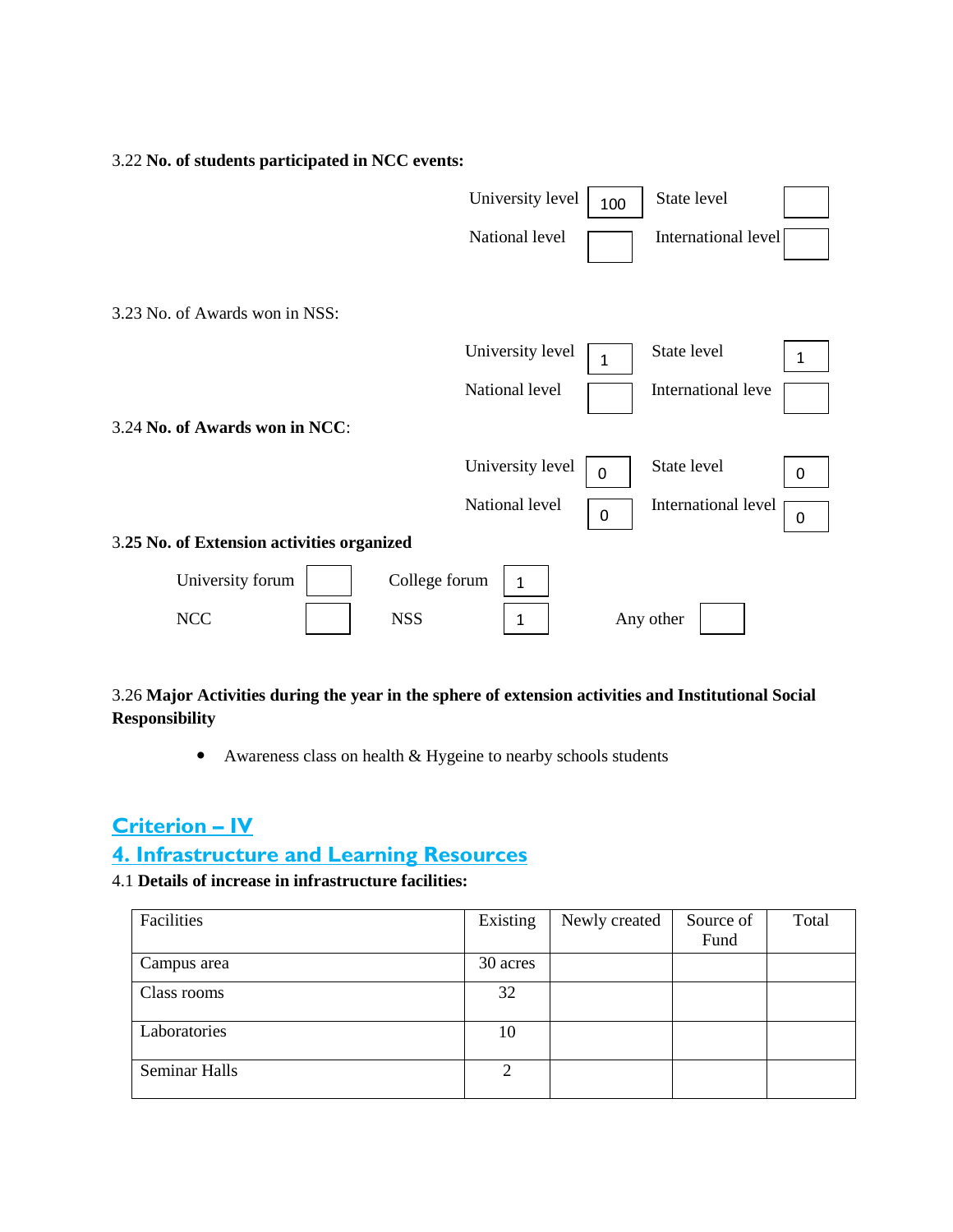| No. of important equipments purchased       |  |  |
|---------------------------------------------|--|--|
| $(\geq 1$ -0 lakh) during the current year. |  |  |
| Value of the equipment purchased during     |  |  |
| the year (Rs. in Lakhs)                     |  |  |
| <b>Others</b>                               |  |  |
|                                             |  |  |

#### 4.2 **Computerization of administration and library**

#### 4.3 **Library services:**

|                   |       | Existing |          | Newly added |       | Total |
|-------------------|-------|----------|----------|-------------|-------|-------|
|                   | No.   | Value    | No.      | Value       | No.   | Value |
| <b>Text Books</b> | 36554 |          | 242      |             | 36796 |       |
| Reference Books   | 1064  |          |          |             |       |       |
| e-Books           |       |          |          |             |       |       |
| Journals          | 27    |          | $\theta$ |             | 27    |       |
| e-Journals        |       |          |          |             |       |       |
| Digital Database  |       |          |          |             |       |       |
| CD & Video        |       |          |          |             |       |       |
| Others (specify)  |       |          |          |             |       |       |

#### 4.4 **Technology up gradation (overall)**

|          | Total<br>Computers | Computer<br>Labs | Internet | <b>Browsing</b><br>Centres | Computer<br>Centres | Office | Depart-<br>ments | Others |
|----------|--------------------|------------------|----------|----------------------------|---------------------|--------|------------------|--------|
| Existing | 73                 | 20               |          | J                          |                     | ∠      | 17               |        |
| Added    |                    |                  |          |                            |                     |        |                  |        |
| Total    | 78                 | 20               |          | J                          |                     | っ<br>∠ | 17               |        |

#### 4.5 **Computer, Internet access, training to teachers and students and any other programme for technology upgradation (Networking, e-Governance etc.)**

Students enrolled for Spoken Tutorial programmes of IIT-Bombay to learn e- programmes of their interest.

Teachers attended workshops on ICT enabled teaching & learning.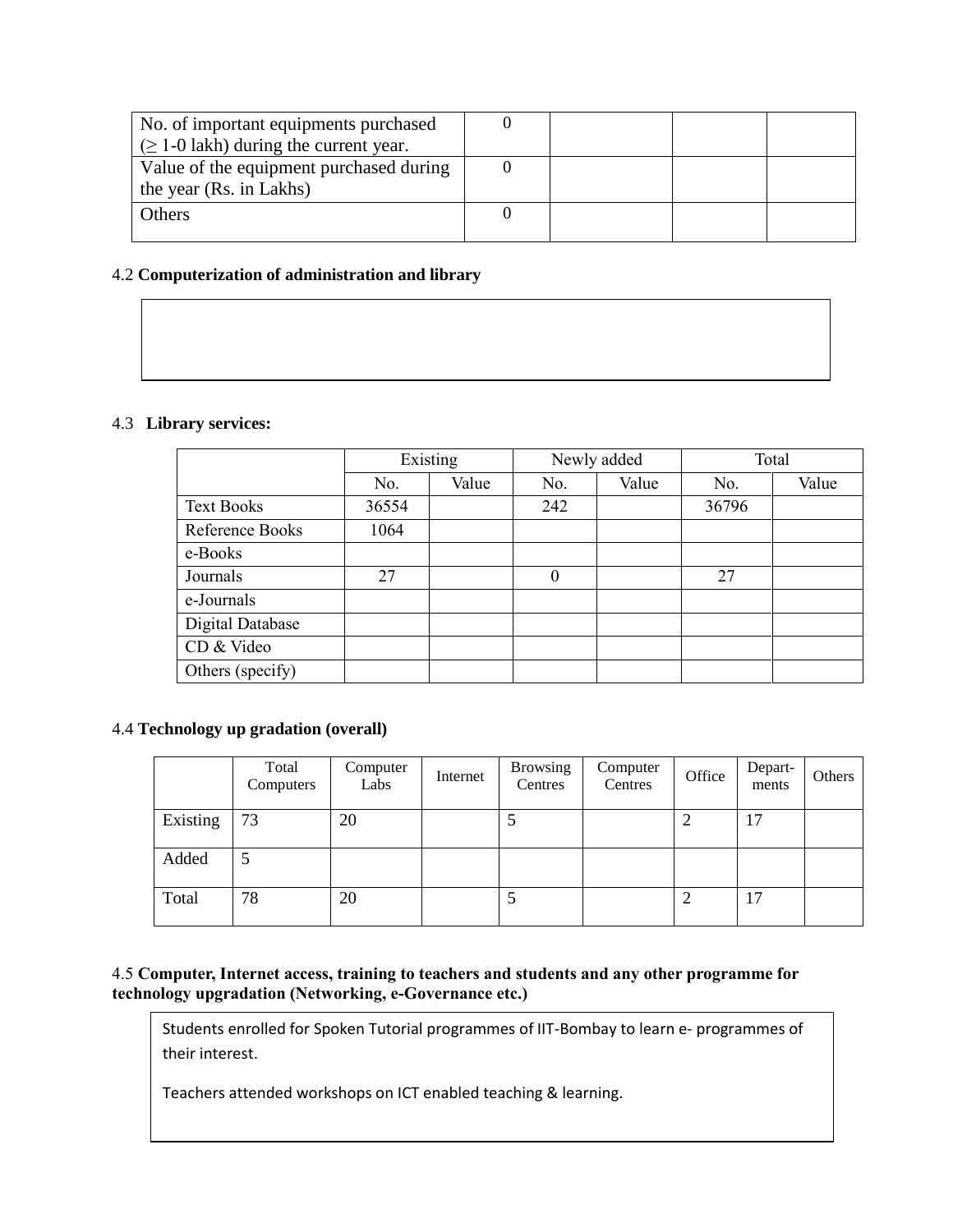#### 4.6 **Amount spent on maintenance in lakhs :**

- i) ICT
- ii) Campus Infrastructure and facilities
- iii) Equipments
- iv) Others



6.25 lakhs

**Total :** 

# **Criterion – V**

# **5. Student Support and Progression**

**5.1 Contribution of IQAC in enhancing awareness about Student Support Services** 

Through ''know your College" programme of IQAC.

College handbook has all details of Student Support Services.

Tutors create awareness about these services in tutorial classes.

#### **5.2 Efforts made by the institution for tracking the progression**

Academic progress is monitored by tutors in all semesters. Tutorial cards issued for this purpose.

Career advancement is tracked by Career Development Cell.

#### **5.3 (a) Total Number of students**

| (a) Total Number of students          |      |     | UG   PG   Ph.D.   Others |      |
|---------------------------------------|------|-----|--------------------------|------|
|                                       | 1803 | -89 |                          | 1900 |
|                                       |      |     |                          |      |
| (b) No. of students outside the state |      |     |                          |      |

**(c) No. of international students** 

| 0 | _______ |  |
|---|---------|--|
|   |         |  |

|     |     | $\%$  |       |      | $\%$  |
|-----|-----|-------|-------|------|-------|
| Men | 577 | 30.36 | Women | 1323 | 69.63 |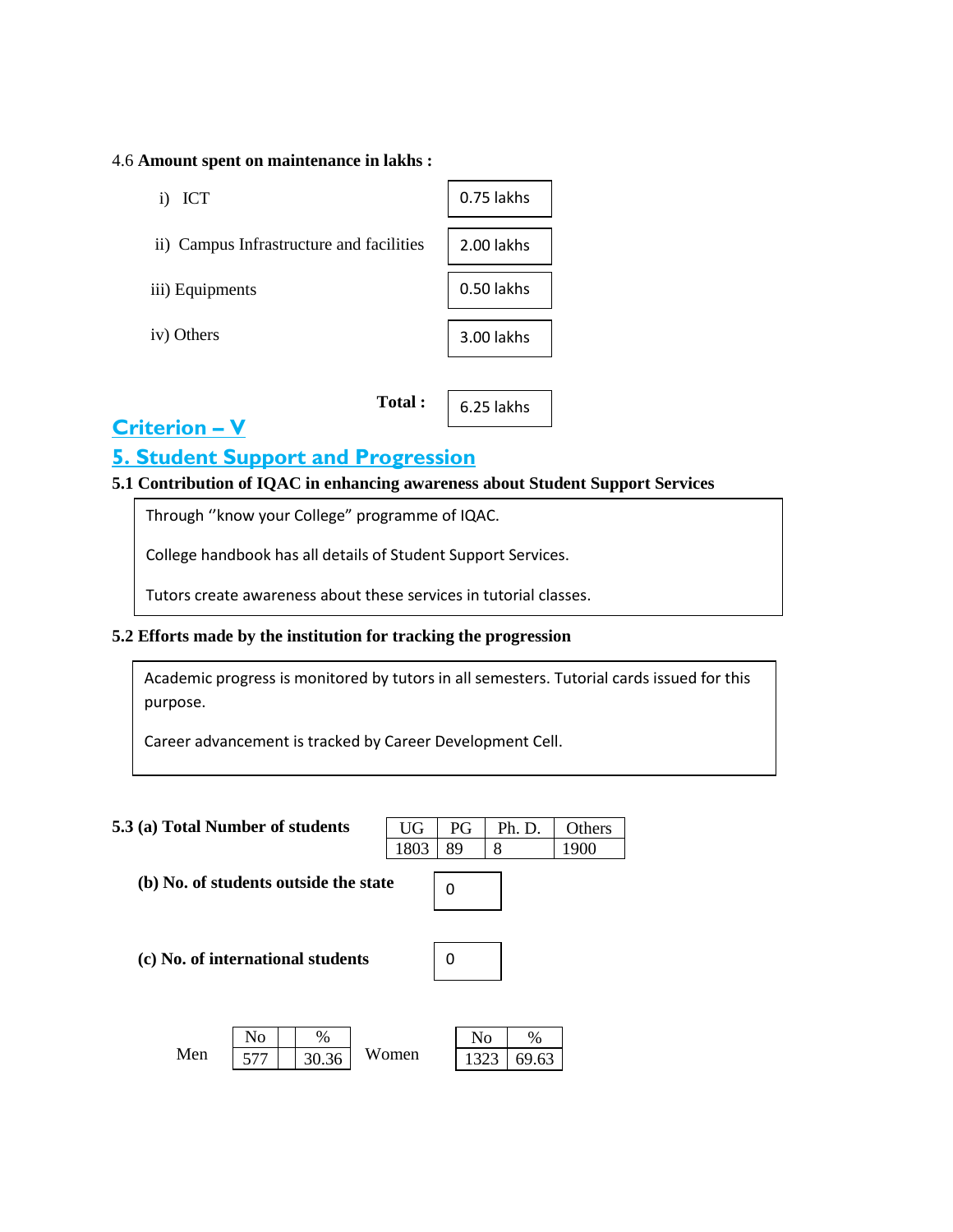|     |  | <b>Last Year</b> |                                                                                      |                      |  | This Year |                   |       |
|-----|--|------------------|--------------------------------------------------------------------------------------|----------------------|--|-----------|-------------------|-------|
|     |  |                  | General SC ST OBC Physically Total General SC ST OBC Physically<br><b>Challenged</b> |                      |  |           | <b>Challenged</b> | Total |
| 332 |  | 287 23 1167      | 16                                                                                   | 1800 526 316 26 1032 |  |           | $\Delta$          | 1900. |

Demand ratio Dropout %

#### 5.4 **Details of student support mechanism for coaching for competitive examinations (If any)**

| WWS program gives coaching for advanced students.                                                       |
|---------------------------------------------------------------------------------------------------------|
| SSP gives coaching for weak students.                                                                   |
| 60<br>No. of students beneficiaries                                                                     |
| 5.5 No. of students qualified in these examinations                                                     |
| <b>SET/SLET</b><br><b>CAT</b><br><b>NET</b><br><b>GATE</b><br>0<br>$\Omega$<br>$\mathbf{0}$<br>$\Omega$ |
| IAS/IPS etc<br><b>State PSC</b><br><b>UPSC</b><br>Others<br>$\Omega$<br>$\mathbf 0$                     |
| 5.6 Details of student counselling and career guidance                                                  |
| Career Guidance class arranged by all departments for their students                                    |
| Coaching for cracking IAS exams given by Economics dept.                                                |
| Career guidance classes by External experts were arranged by Career Guidance Cell.                      |
| Psychology dept offers personal counselling to needy students on all days.                              |

No. of students benefitted

350

#### 5.7 **Details of campus placement**

Number of Organizations Visited

Number of Students Participated

*On campus Off Campus*

Number of Students Placed Number of Students Placed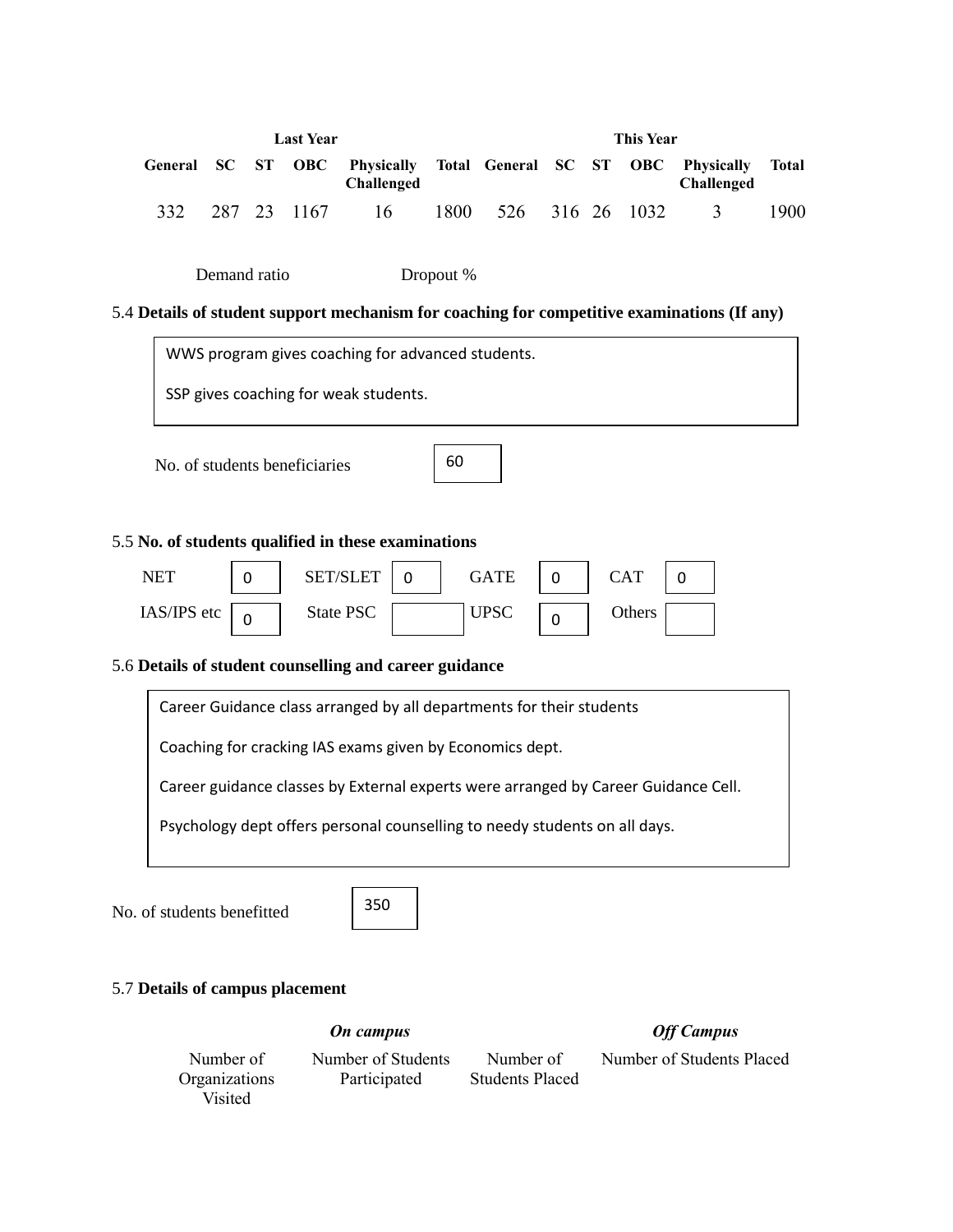#### 5.8 **Details of gender sensitization programmes**

Various programmes by Womens Study Cell on Gender sensitization was organised. Poster presentations and class campaign on Women Empowerment by Women study cell.

#### 5.9 **Students Activities**

5.9.1 No. of students participated in Sports, Games and other events

| State/ University level                                                          | 30  | National level | 30                    | International level | 0 |
|----------------------------------------------------------------------------------|-----|----------------|-----------------------|---------------------|---|
| No. of students participated in cultural events                                  |     |                |                       |                     |   |
| State/ University level                                                          | 10  | National level | $\Omega$              | International level | 0 |
| 5.9.2<br>No. of medals /awards won by students in Sports, Games and other events |     |                |                       |                     |   |
| Sports: State/University level                                                   | 12  | National level |                       | International level |   |
| Cultural: State/ University level                                                | 1   | National level |                       | International level |   |
| 5.10 Scholarships and Financial Support                                          |     |                |                       |                     |   |
|                                                                                  |     |                | Number of<br>students | Amount              |   |
| Financial support from institution                                               |     |                |                       |                     |   |
| Financial support from government                                                |     |                | 21                    |                     |   |
| Financial support from other sources                                             |     |                |                       |                     |   |
| Number<br>of<br>students<br>International/National recognitions                  | who | received       | $\theta$              |                     |   |
| 5.11<br><b>Student organised / initiatives</b>                                   |     |                |                       |                     |   |
| : State/ University level<br>Fairs                                               | 0   | National level | 0                     | International level | 0 |
|                                                                                  | 1   |                | 0                     |                     | 0 |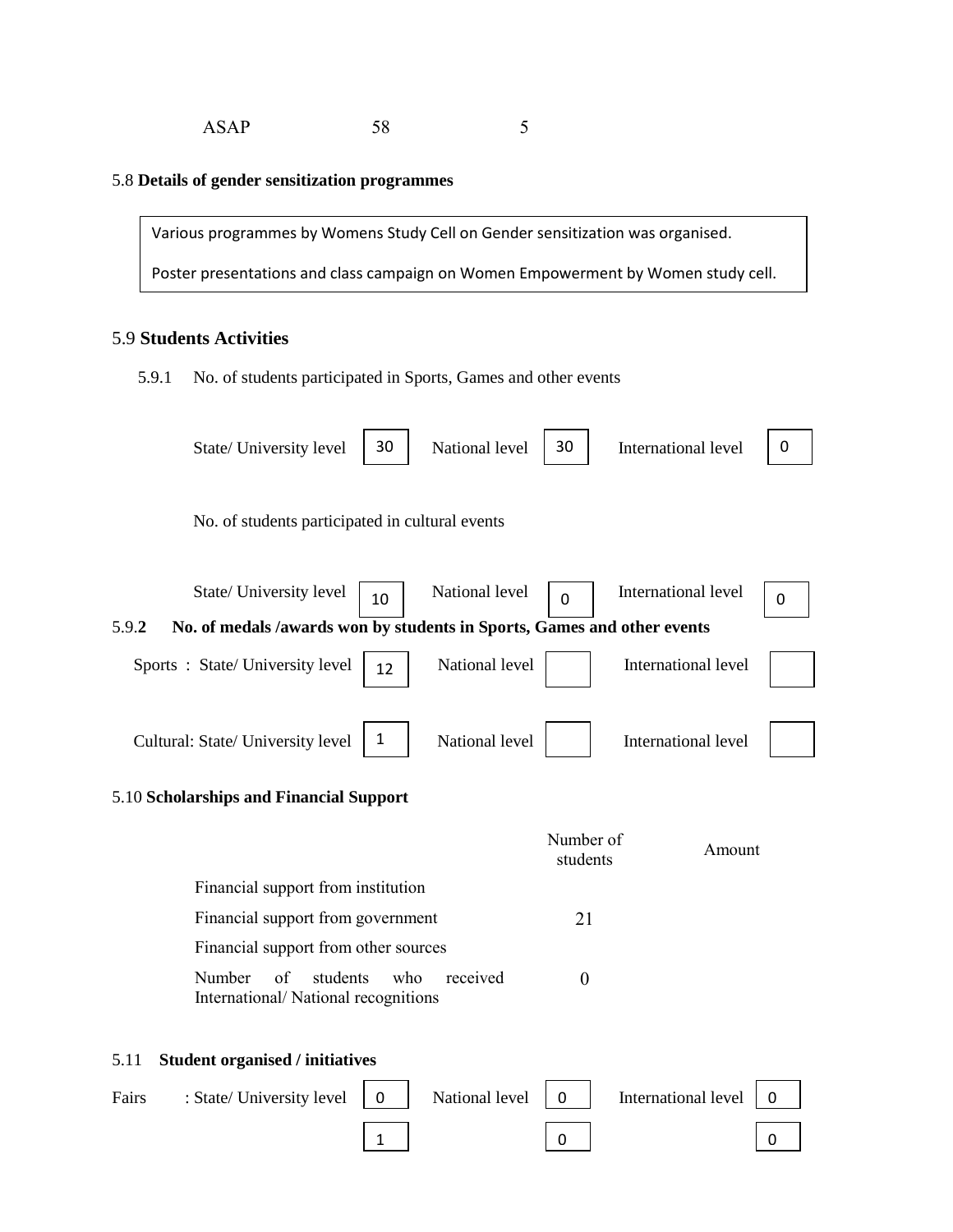Exhibition: State/ University level National level **National Level** International level

3

5.12 **No. of social initiatives undertaken by the students**

#### 5.13 **Major grievances of students (if any) redressed**:

• Water shortage problems in campus & Hostel.

# **Criterion – VI**

# **6. Governance, Leadership and Management**

#### 6.1 **State the Vision and Mission of the institution**

The institutions vision is embodied in the exhortation of the Sree Narayana Guru: "Realise Emancipation through Education". Our Mission is to make the students skillful, competent in diverse fields of knowledge and activity, and to make them adaptive and broadminded, so that they would not face any friction in becoming compatible to the drastically and swiftly changing life situations.

#### 6.2 **Does the Institution has a management Information System**



#### 6.**3 Quality improvement strategies adopted by the institution for each of the following:**

#### 6.3.1 Curriculum Development

- Faculty members in various Boards of study participate in syllabus revision/curriculum improvement workshops of the university to express our views regarding quality of syllabus/curriculum.
- There are 16 faculty members from our college in various Boards of Study.

#### 6.3.2 Teaching and Learning

- Tutorial system functions effectively in monitoring learning outcomes.
- Tutor-ward meeting helps in identifying defects and merits in teaching-learning process.
- Remedial classes arranged for weak students.
- Advanced learners encouraged to take classes for their peers.
- Advanced learners are given career guidance through 'Walk With a Scholar' programme.
- Encouraged slow learners through Scholar Support Programmes in their studies and to face examination.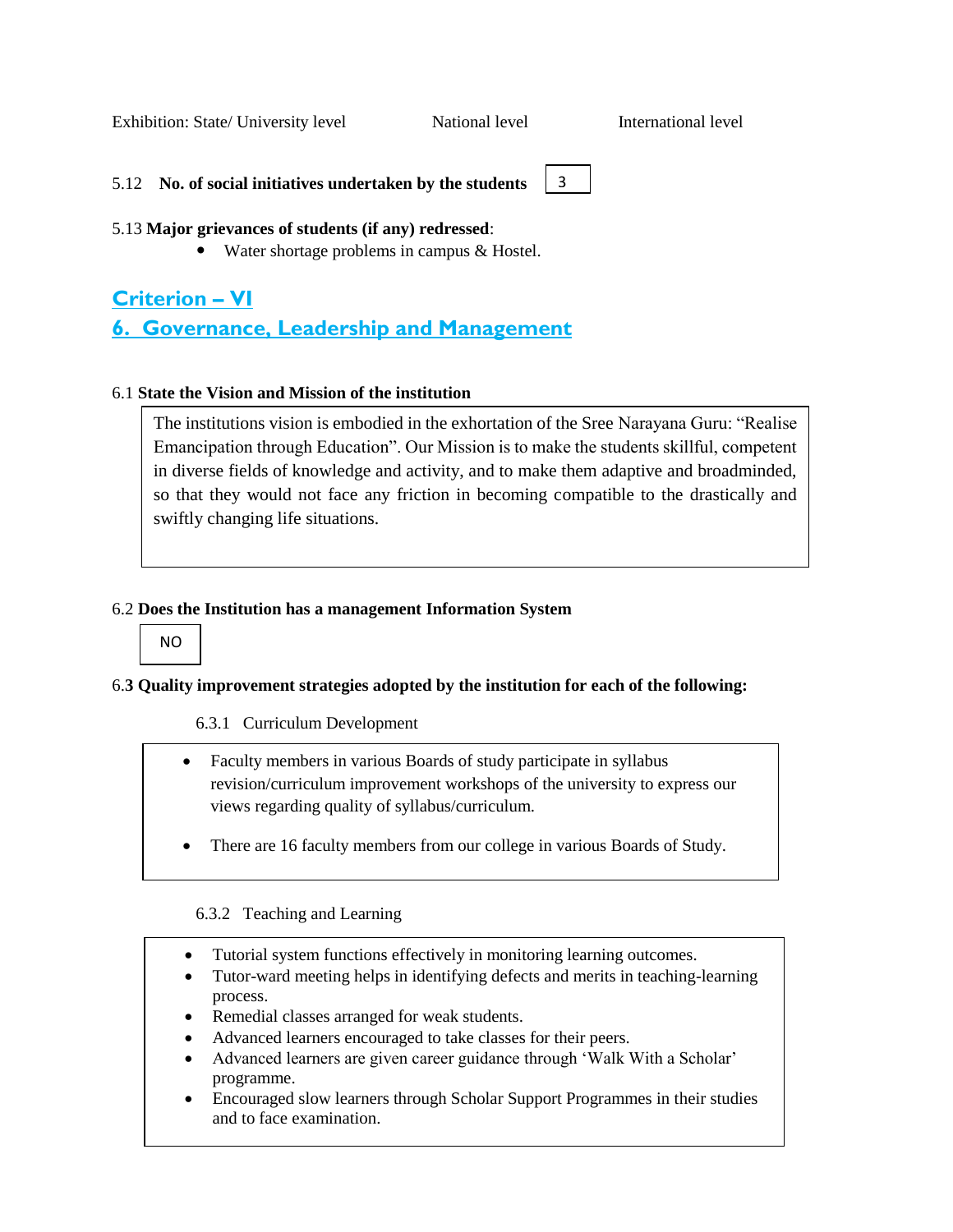- 6.3.3 Examination and Evaluation
- Evaluation of papers carried out in time and results published without delay.
- Re-test given to weak performers.
- Presentations, demonstrations and group activities were adopted to assess  $\&$ evaluate knowledge at various levels.

#### 6.3.4 Research and Development

- Teachers participated and presented research papers in external seminars.
- New research scholars enrolled in the department of Chemistry & History department
- Research committee conducted Review Writing Competition for PG students.
- New issues of research journals published.
- Collaboration with research institutes to carry out project work and seminars.
- Publication of research findings in peer reviewed journals.

#### 6.3.5 Library, ICT and physical infrastructure / instrumentation

General maintenance of building and toilets carried out.

Purchased new books and printers in General library.

Lab Equipment purchased for Botany & Chemistry depts.

Chemistry Lab renovated.

#### 6.3.6 Human Resource Management

All teachers participated in various programmes related to HRM.

#### 6.3.7 Faculty and Staff recruitment

Guest faculty was appointed on merit basis as per UGC norms and university regulations.

6.3.8 Industry Interaction / Collaboration

- Interaction with HLL Life Care Ltd, English India Clays & Ayurveda Research Centre to carry out M.Sc Chemistry project work.
- Proposal approved for Water analysis of Akkulam lake in collaboration with **NCESS**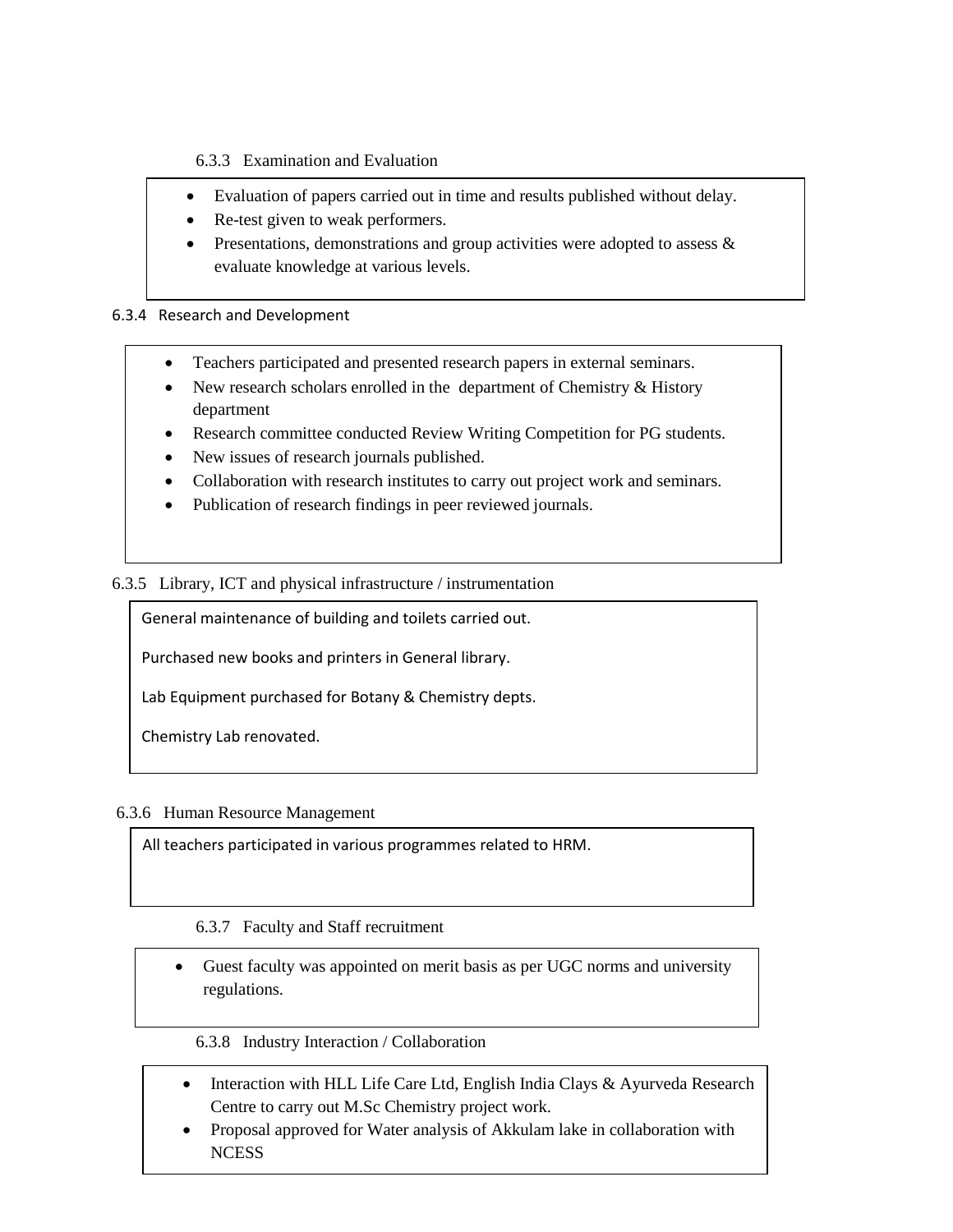#### 6.3.9 Admission of Students

| UG and PG admissions were carried out through Single Window Online Admission<br>procedure of Kerala University |                                                                  |                              |            |
|----------------------------------------------------------------------------------------------------------------|------------------------------------------------------------------|------------------------------|------------|
| 6.4 Welfare schemes for                                                                                        | Teaching<br>Nil<br>Non teaching<br>Nil<br><b>Students</b><br>Nil |                              |            |
| 6.5 Total corpus fund generated                                                                                | Nil                                                              |                              |            |
| 6.6 Whether annual financial audit has been done                                                               |                                                                  | Yes<br>N <sub>o</sub><br>Yes |            |
| 6.7 Whether Academic and Administrative Audit (AAA) has been done?                                             |                                                                  |                              |            |
| Audit Type                                                                                                     | External                                                         |                              | Internal   |
|                                                                                                                | Yes/No<br>Agency                                                 | Yes/No                       | Authority  |
| Academic                                                                                                       |                                                                  | Yes                          | Management |
| Administrative                                                                                                 |                                                                  | Yes                          | Management |
| 6.8 Does the University/ Autonomous College declares results within 30 days? NA                                |                                                                  |                              |            |
|                                                                                                                | For UG Programmes<br>Yes                                         | No                           |            |
|                                                                                                                | Yes<br>For PG Programmes                                         | No                           |            |
| 6.9 What efforts are made by the University/ Autonomous College for Examination Reforms?                       |                                                                  |                              |            |
|                                                                                                                | <b>NA</b>                                                        |                              |            |
|                                                                                                                |                                                                  |                              |            |
| 6.10 What efforts are made by the University to promote autonomy in the affiliated/constituent colleges?       |                                                                  |                              |            |
|                                                                                                                | No                                                               |                              |            |
| 6.11 Activities and support from the Alumni Association                                                        |                                                                  |                              |            |
| Alumni association CHESNA felicitated political legislators from our college.                                  |                                                                  |                              |            |

SACSHI , the alumni association of Sociology gave merit awards to rank holders.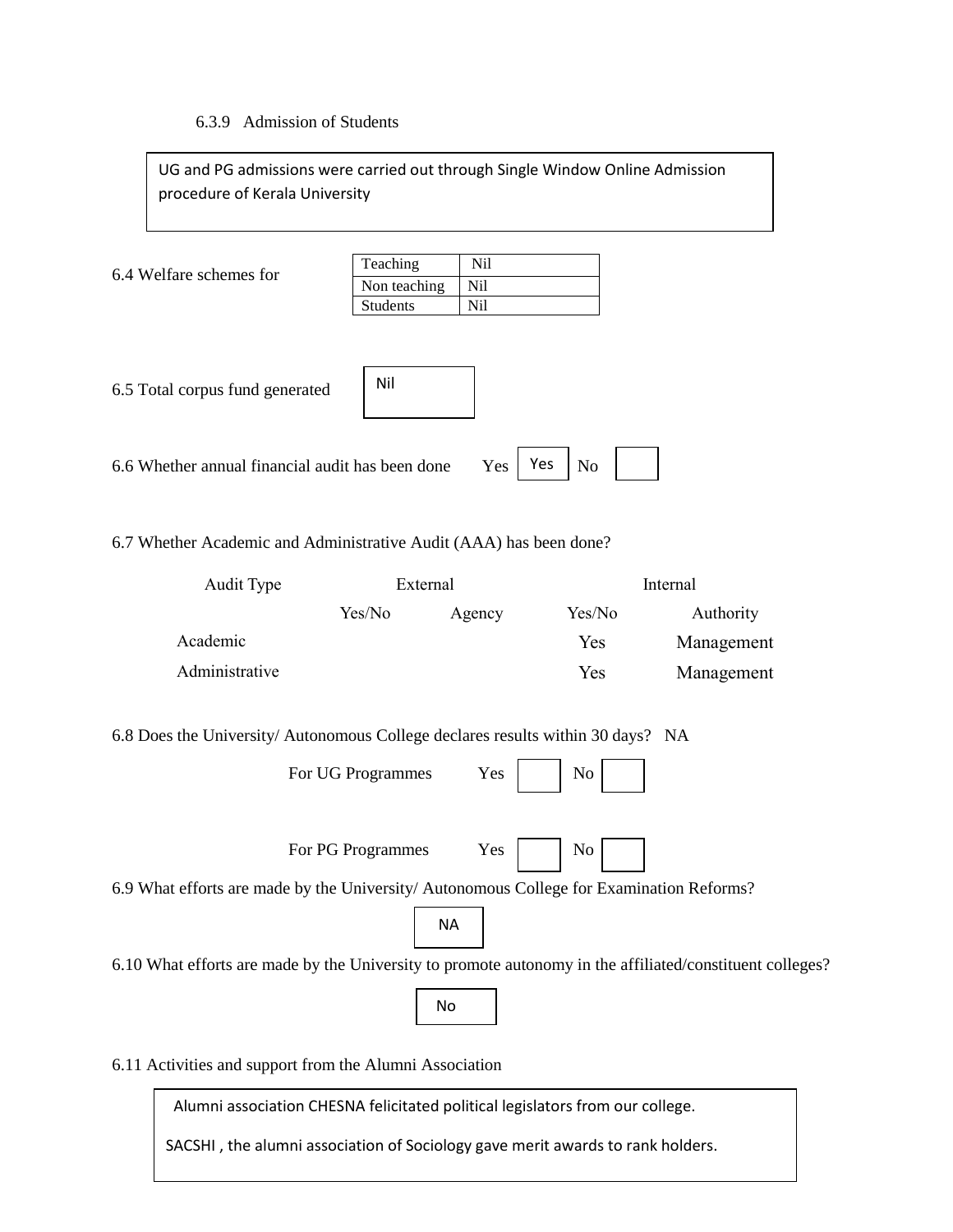6.12 Activities and support from the Parent – Teacher Association

- Merit Awards were sponsored on Merit day.
- Financially supported maintenance of buildings and rest rooms.
- Financed purchase of furniture and lab equipments.
- Arranged and financed spoken English classes.
- Financed various club activities and festival celebrations.
- Paid salary for guest teachers and support staff.
- Financed 'Spectrum'-The Annual multidisciplinary seminar series of the college.

6.13 Development programmes for support staff



6.14 Initiatives taken by the institution to make the campus eco-friendly

- Message of clean Campus Green Campus is spread through club activities.
- Campus is maintained plastic and litter free.
- Bio-gas plant installed in hostel.
- Aerobic dust bin installed.

# **Criterion – VII**

### **7. Innovations and Best Practices**

7.1 **Innovations introduced during this academic year which have created a positive impact on the functioning of the institution. Give details.**

 News reading by students of various departments through Public Address System to keep abreast of the developments around the world as a means of improving the general awareness of students and staff.

7.2 **Provide the Action Taken Report (ATR) based on the plan of action decided upon at the**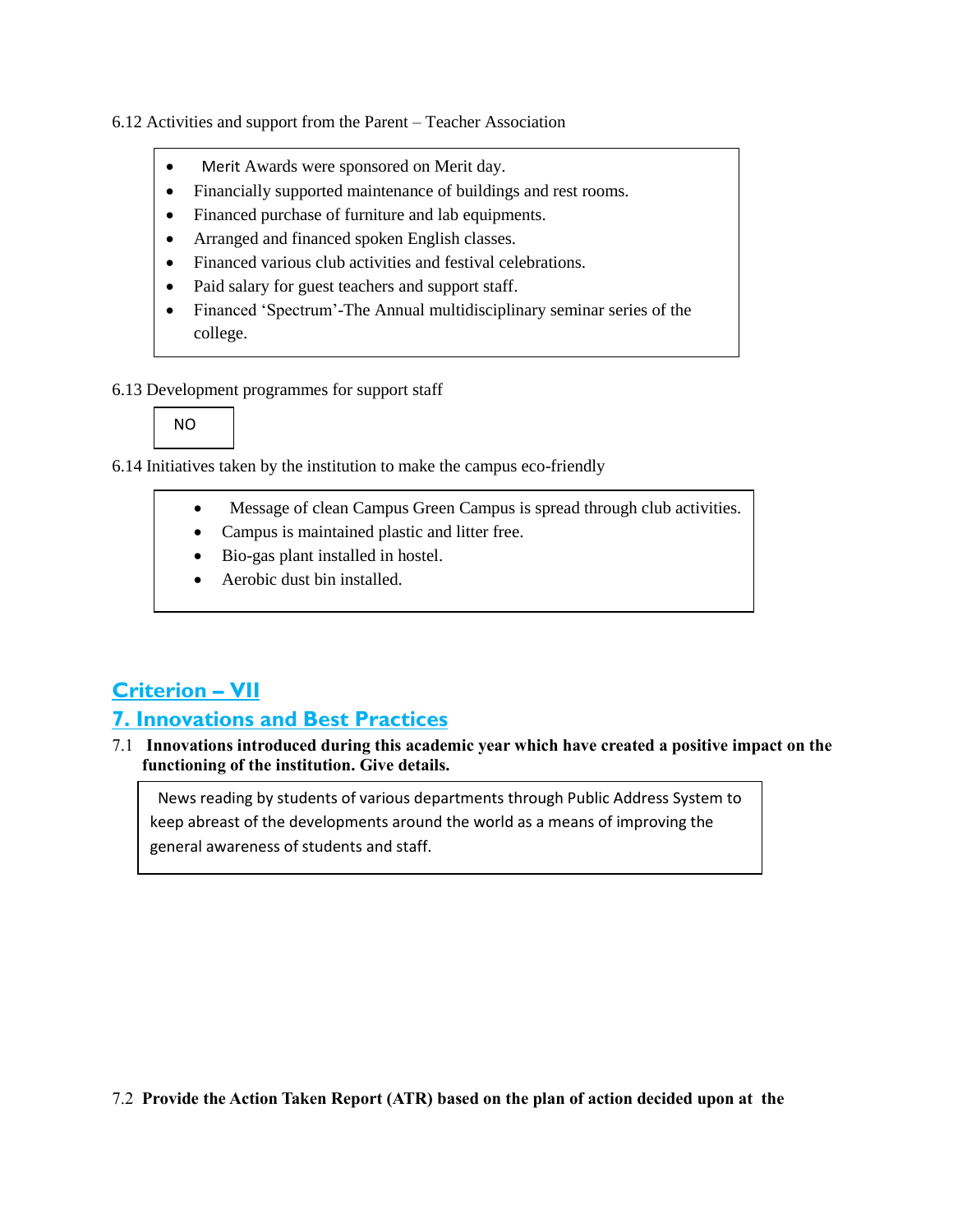#### **beginning of the year**

- With the financial support of PTA general maintenance of buildings, toilets, class rooms and laboratories were carried out.
- All internal exams were conducted as per schedule.
- Reports of activities & achievements were collected from all teachers & HODs.
- Monthly attendance of all classed displayed on notice boards to ensure boys attend all classes.
- Ensured activities of WWS, SSP & ASAP are beneficial to students.
- More programmes beneficial to students' career advancement were organised.
- Teachers were permitted to attend academic programmes of other institutes.

#### 3 **Give two Best Practices of the institution** *(please see the format in the NAAC Self-study Manuals)*

Listening to Guruvachanam-Best way to begin a day

News Reading – An innovative initiative by the students for the students.

#### *\*Provide the details in annexure (annexure need to be numbered as i, ii,iii)*

#### 7.4 **Contribution to environmental awareness / protection**

- Campus was maintained plastic & litter free.
- Saplings were planted by NSS unit & nature club members around the campus as part of Greening the campus.
- Awareness classes on environment protection by renowned environmentalist organised by Nature club of the college.

7.5 Whether environmental audit was conducted? Yes

No No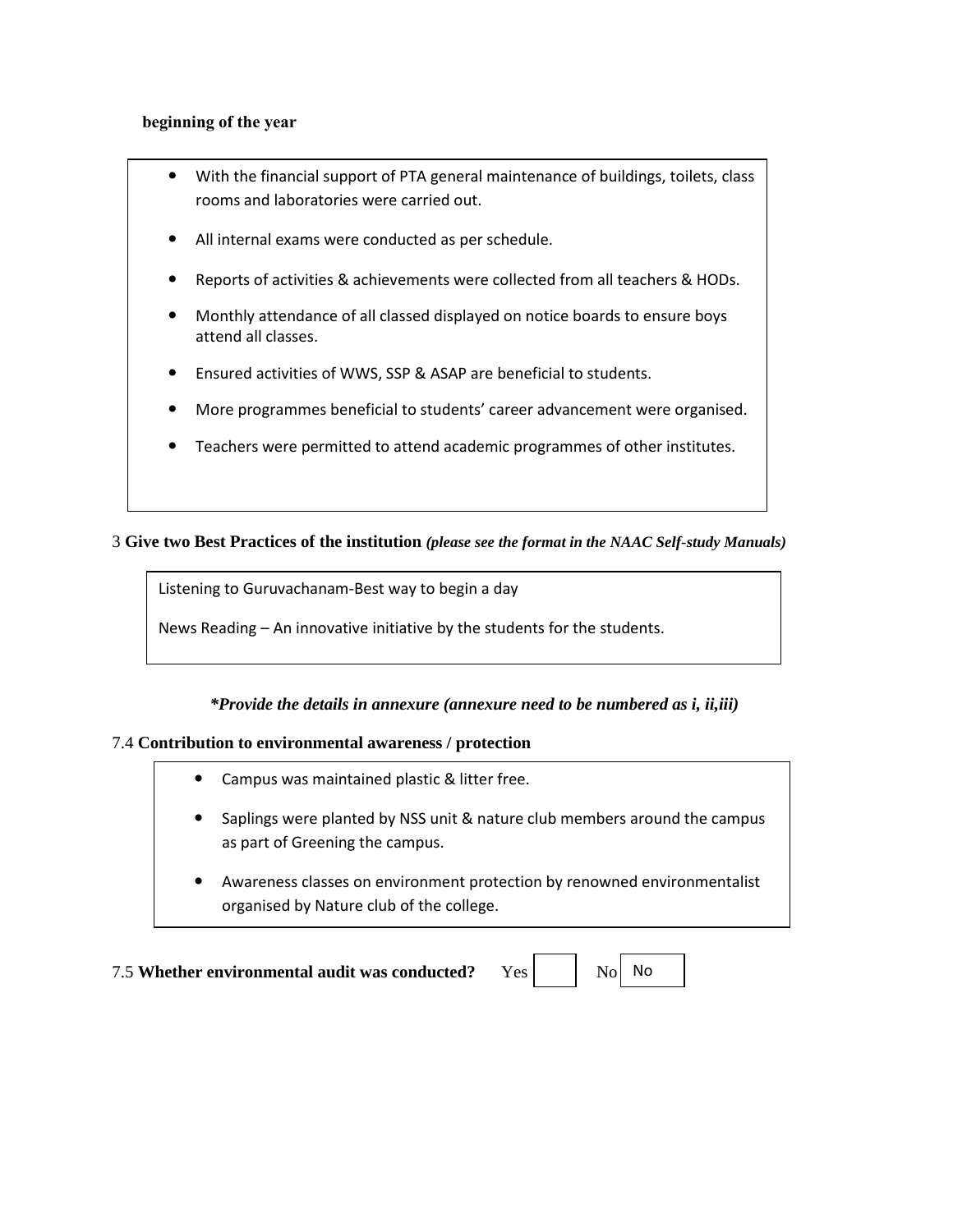#### 7.6 **Any other relevant information the institution wishes to add.** (for example SWOT Analysis)

The institution has secured the first place in promoting Vegetable Organic Farming in the district.

#### 8. **Plans of institution for next year**

- Submit more proposals for Major projects and seminars/Workshop.
- All departments to publish papers in peer reviewed journals.
- To take up more activities based on ISR.
- To install smart boards in more class rooms.
- To apply for PG/UG course in various subjects
- To ensure adequate water supply.
- To maintain cleanliness and Hygiene in the campus.
- To ensure participation of more teachers in quality related workshops/seminars.
- Junior teachers to apply for Ph.D programme.
- Teachers with Ph.D to apply for PDF.
- To construct a new library block.
- To construct compound wall for ladies hostel.

*Name : Dr.Reena Ravindran Name: Dr.L.Thulaseedharan*

lecataridran

*Signature of the Coordinator, IQAC Signature of the Chairperson, IQAC*

*\_\_\_\_\_\_\_\*\*\*\_\_\_\_\_\_\_*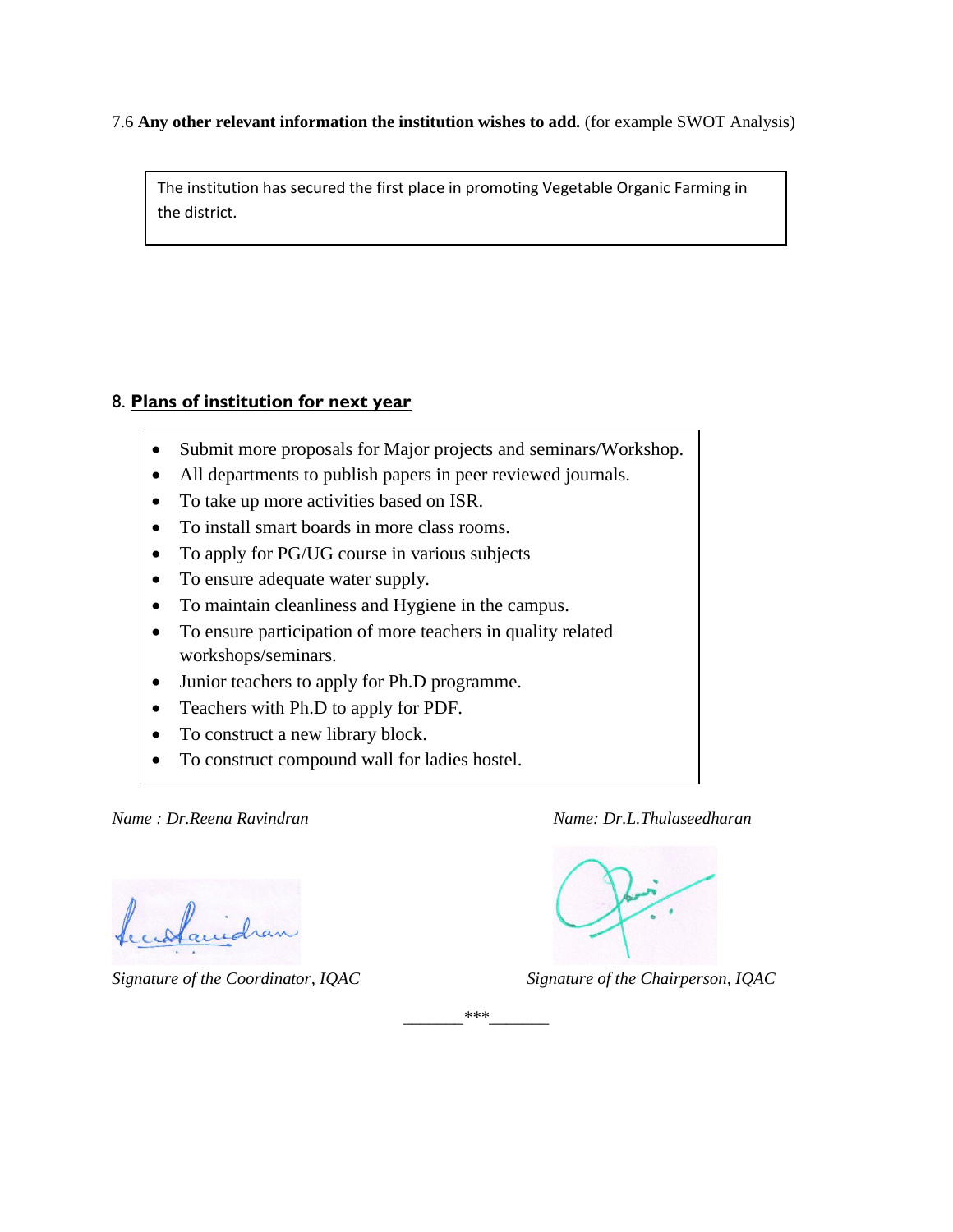#### Best Practice I

#### Title of the Practice: **Listening to** *Guruvachanam***-Best way to begin a day.**

Objective: Propagating Sree Narayana Guru's preachings as *Guruvachanam* for a better living.

The Context: The college, named after great social reformer and seer, Sree Narayana Guru, stands for academic excellence, development of skills and character formation based on his philosophy. Guru's teachings have relevance in the contemporary world and its significance is increasing day by day. Inorder to propagate his teachings we begin each day by reading out inspirational quotes by Sree Narayana Guru.

The Practice: A student reads out a *Guruvachanam* through public address system every day after the morning prayer. The significance of following *Guruvachanams* in the contemporary world is discussed by teachers and students in class.

Evidence of Success: Students have shown interest in knowing more about Guru after listening to *Guruvachanam*. This has helped in propagating his ideologies to the young generation in an effective way. Students have opined that they are able to begin their day's work on a positive tone and are trying to imbibe his teachings & ideology in their personal life. This shows the significance and influence of the teachings of Guru for a better tomorrow.

Problems Encountered and Resources required: No problems were encountered in this practice and the only resource required is power supply.

#### Best Practice II

Title of the Practice: **News Reading -An innovative initiative by the students for the students**

Objective: To enhance general knowledge, language skills and vocabulary by developing good habit of newspaper reading.

The Context: Today's education system does not give emphasis on acquiring general knowledge. It focuses only on learning to pass exams. In order to excel in studies as well as in life, we have to ensure our students have wide general knowledge rather than mere theoretical or academic knowledge. Newspaper is the best means for acquiring general knowledge. Reading newspapers daily help in gaining broad general knowledge. Reading also helps in improving ones vocabulary thereby developing good language skills. This is an essential soft skill required to succeed in personal and professional life.